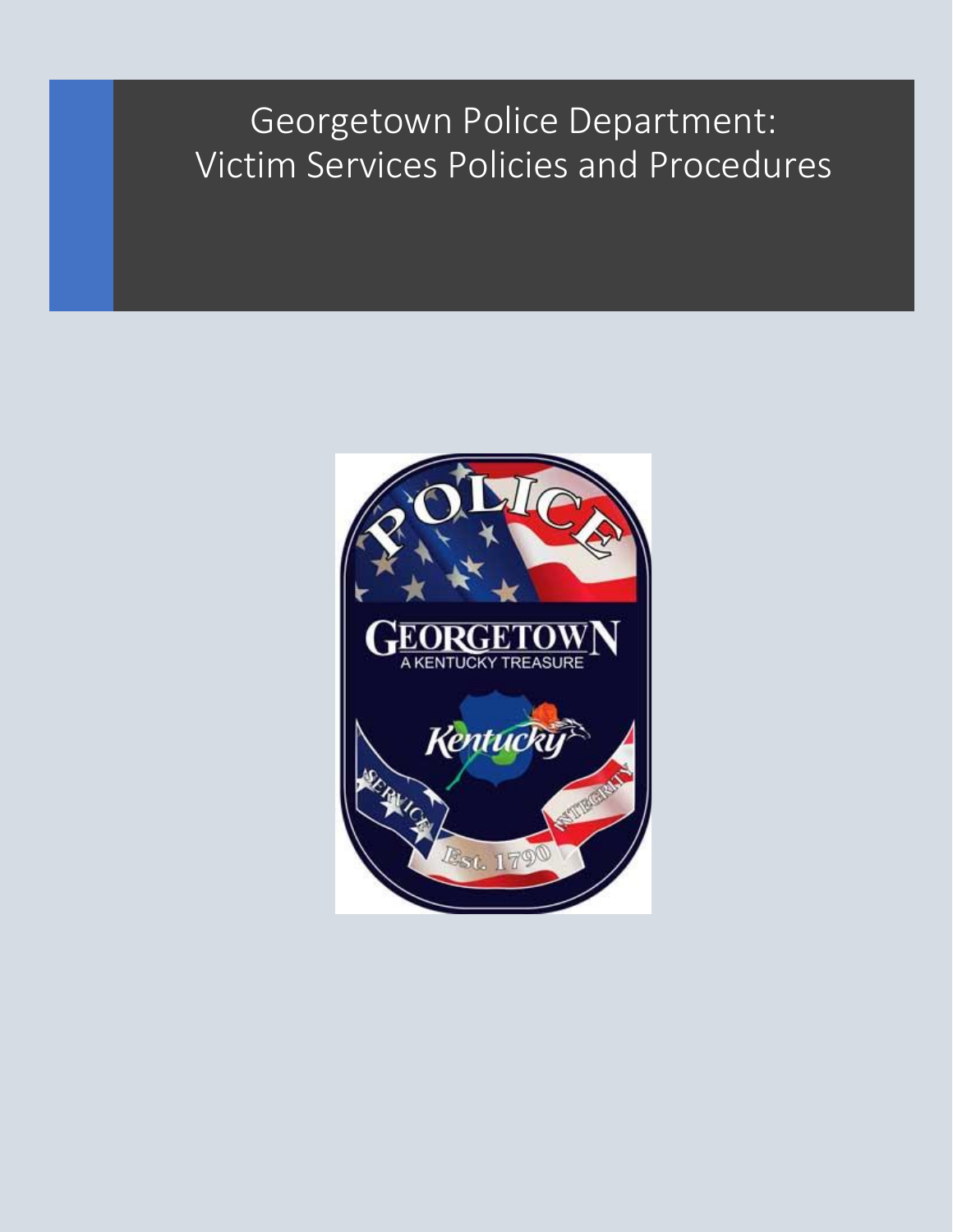# Table of Contents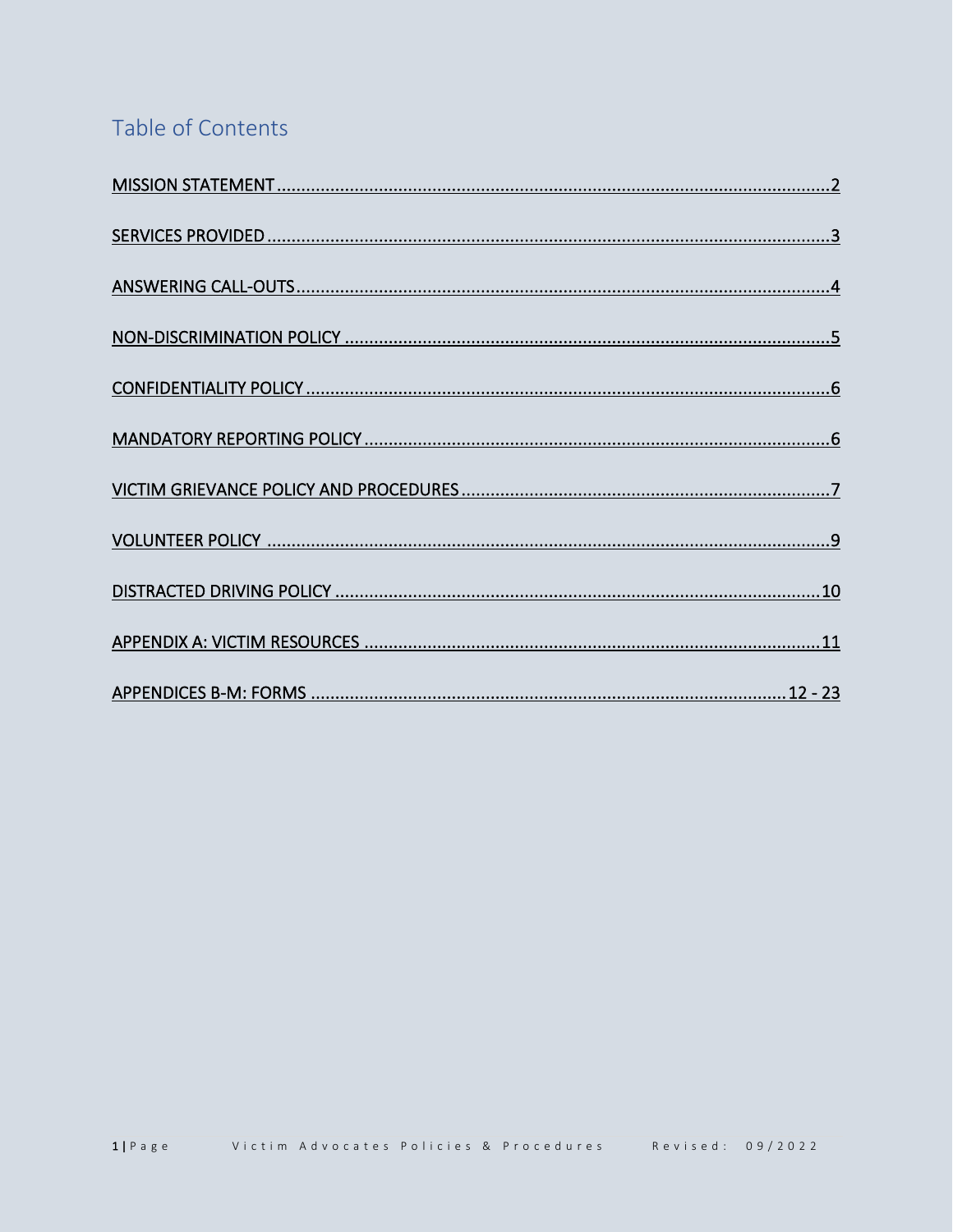# GEORGETOWN POLICE: VICTIM SERVICES DEPARTMENT Policies and Procedures Manual

#### Mission Statement

To ensure crime victims and their families receive: accurate information about criminal cases and investigations, appropriate referrals to community resources, safety planning, information about the criminal justice system, and emotional support. Victim Advocates understand the impact of trauma on the emotional, physical, financial, social, spiritual, and psychological well-being of victims and family members. Advocates work hard to understand the needs /wants of victims to encourage healing.

Victim Advocates will provide a safe, supportive environment for victims to process what has happened and decide for themselves how to best move forward. A variety of options can be explored, and victims will decide the best course of action. Should a victim choose to report a crime, Advocates can assist throughout all stages of this process. Should a victim choose not to report, Advocates will provide information for services, referrals, and support in the community.

#### Program Participants

The Victim Services Department works with victims, family members, and/or witnesses of both reported and non-reported crimes. A special emphasis is put upon victims of serious crime including sexual assault, intimate partner violence, and youth abuse or neglect. Advocates work with victims who report crimes to the Police Department, are referred by community members or agencies, or self-refer. We work closely with a number of local agencies, institutions, and programs to ensure victims have effective and necessary resources for all parts of their lives that may have been impacted by crime (*Appendix A*).

Victim Advocates may be asked by law enforcement to respond following deaths in the community. Referrals, support, and information can be provided following accidental deaths, suicide deaths, overdose deaths, and homicide.

Victim Advocates may respond on-scene to provide immediate crisis intervention to survivors. Advocates review all petitions for domestic violence protection orders taken through the police department. Advocates will attempt to contact victims to offer safety planning and other assistance within 72 hours of a petition being filed. Advocates are also assigned cases by law enforcement supervisors. Victims and/or family members can walk in to, or call, the police department and request assistance through the Victim Services department. Advocates review Justice Cabinet Form 3 (JC-3) reports and attempt to reach out to victims within 72 hours should there be advocacy needs.

Victim Advocates may provide over the phone assistance exclusively in less complicated situations involving less serious crime. In such situations, Advocates will not be required to complete victim paperwork related to Rights and Responsibilities, Grievance Procedures, Confidentiality, and Mandatory Reporting. Examples include, but are not limited to, contacting a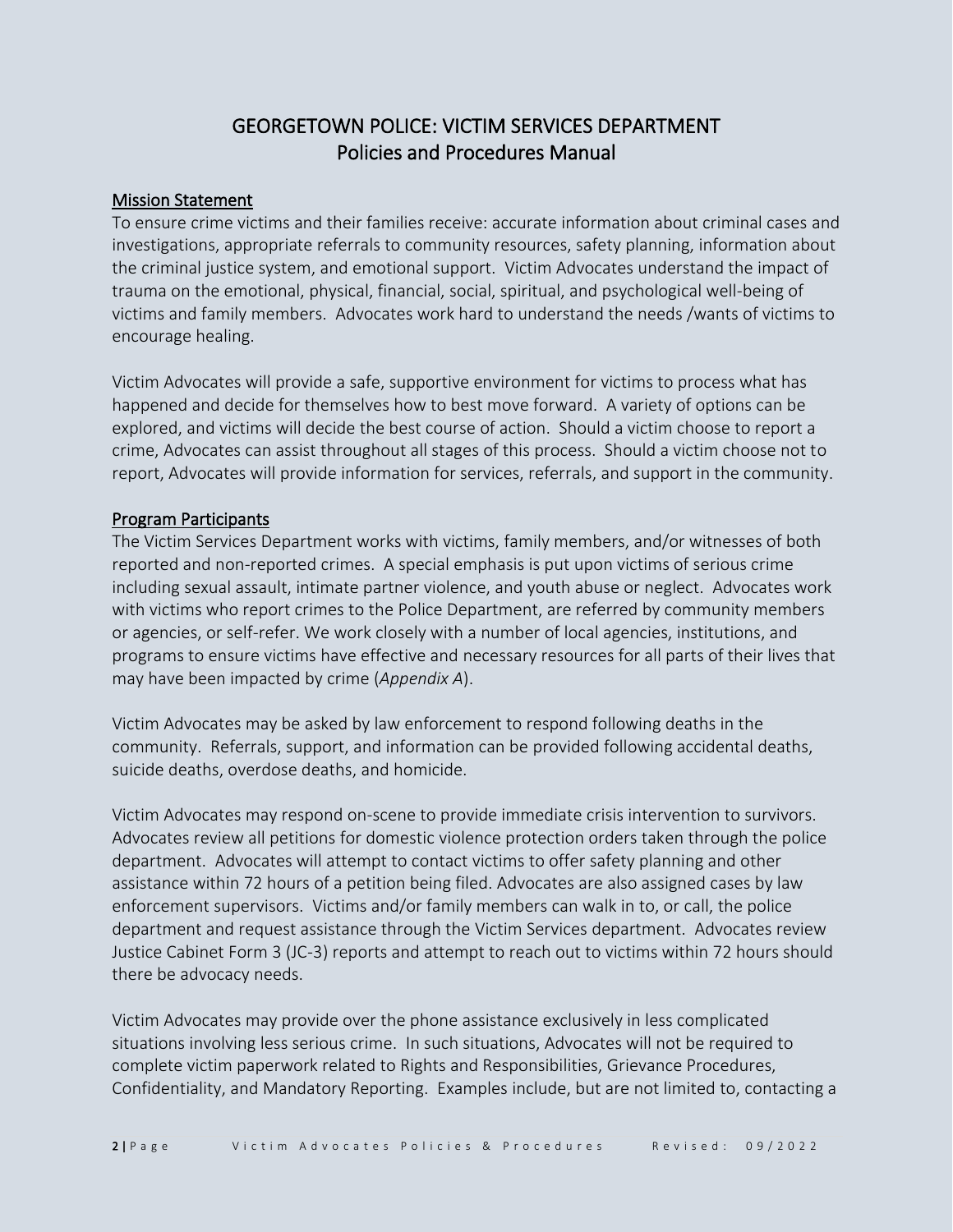victim and: providing a case number, providing the name of law enforcement personnel who took the call, or the victim reporting no need / want for victim services. When services are phone-based only, Advocates can refer that person to the Georgetown Police Department website for policy and procedure information.

#### Types of Services Provided

Victim needs are individual and based upon the unique circumstances involved in each situation. However, the following lists include standard services Advocates may offer. If needed, additional assistance and services will be provided to ensure the safety and well-being of all victims.

- Information:
	- o Status updates regarding criminal investigations and court proceedings
	- o Explanations of the investigative process
	- o Ensure victims know who the law enforcement personnel involved are
	- o Explanations of specialized forensic procedures
		- interviews at the Children's Advocacy Center
		- SANF exams
	- o Information about criminal justice processes
		- types of conditions that can be requested for protection orders
		- differences between criminal, family, and DV court
		- contact information for prosecuting attorneys
	- o Information regarding Victim Rights
		- KY Bill of Rights Handbook (hard copy or website link)
		- link to Office of Attorney General, Victims Advocacy website
		- provide Victim Notification Form (*Appendix C*)
	- o Victims Compensation Fund Application information
	- o Explanations of VINE and KOOL services
- Resources:
	- o Referrals and support for specialized care
		- SANE exams
		- **Emergency medical treatment**
		- Regional sexual assault services
		- Regional intimate partner violence services
		- **■** Trauma-informed counseling services
	- o Referrals for legal assistance
	- o Referrals for community agencies addressing housing, food, and other basic needs
- Assistance:
	- o On-scene or department-based crisis intervention
	- o Active safety planning
		- Request extra patrol
		- Assistance obtaining protection orders
		- Provide home safety equipment as budget allows *(Appendix B)*
		- Complete individualized written plans based on individual circumstances
	- o Access sheltered housing if needed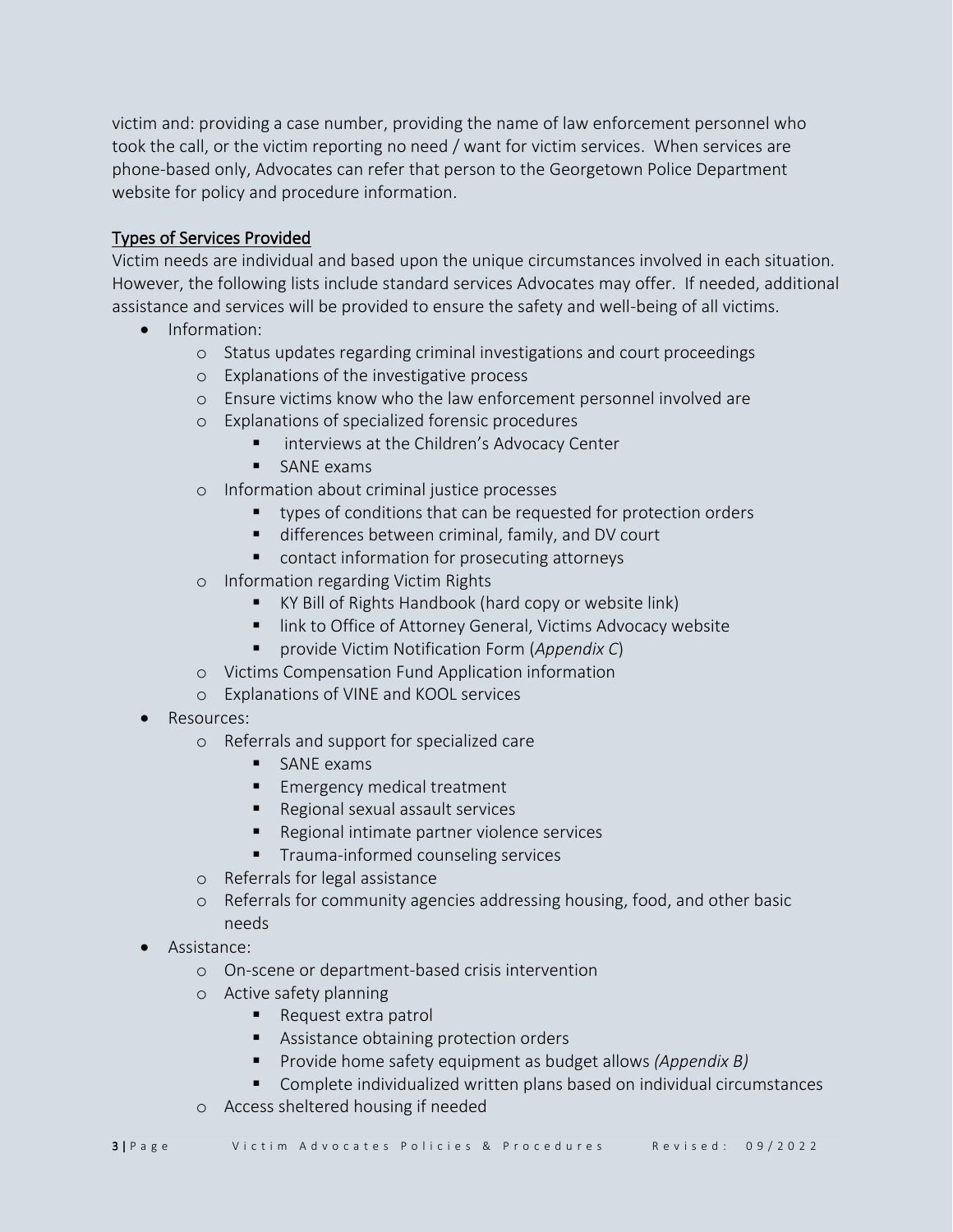- o Provide transportation to court, community agencies, etc.
- o Mediate with landlords, academic institutes, or employers
- o Assist with completion and submission of Victims Compensation Fund Application
- o Facilitate communication with attorneys, court personnel, and law enforcement
- o Assist with formulating restitution amounts
- o Assist with Victim Impact statements
- o Provide options should a protection order be violated or intimidation towards a victim occur
- Support
	- o Accompany victims to emergency medical treatment and/or forensic exams
	- o Accompany victims during law enforcement interviews
	- o Accompany victims and family to court proceedings
	- o Accompany victims and family to meetings with prosecutors
	- o Accompany victims to Title 9 hearings

Victim Advocates are not law enforcement personnel or lawyers. Advocates will not provide legal advice or promise specific outcomes of investigations, court decisions, or trials. Advocates do not provide counseling or therapy. Advocates will adhere to their roles and make referrals to other professionals for specialized needs.

Victim Advocates will follow all Georgetown Police Department policies and procedures related to documentation, record release, and providing information and/or reports. Advocates will work in ways so as not to jeopardize ongoing criminal investigations while providing optimal support to victims.

# Guidelines for Answering Call Outs

- Patrol and/or Criminal Investigation Section (CIS) Detectives will determine whether or not an Advocate is needed on-scene
- Dispatch can be used to contact the on-call Advocate by work cell phone
- On-call Advocates will mobilize and respond as quickly as possible to all call outs *except when* already engaged with a victim, family member, ANGEL participant, or community partner.
- Victim Advocates will not engage with individuals under the influence of substances and/or alcohol without an officer present
- Victim Advocates will not engage with individuals if weapons are known to be present without an officer present
- Victim Advocates will not transport any individual under the influence of substances and/or alcohol
- Victim Advocates will not transport any individual who poses a risk of violence
- Victim Advocates will not transport children following an arrest or for protective custody
- Victim Advocates will only transport children when accompanied by a parent and when that child has been identified as a victim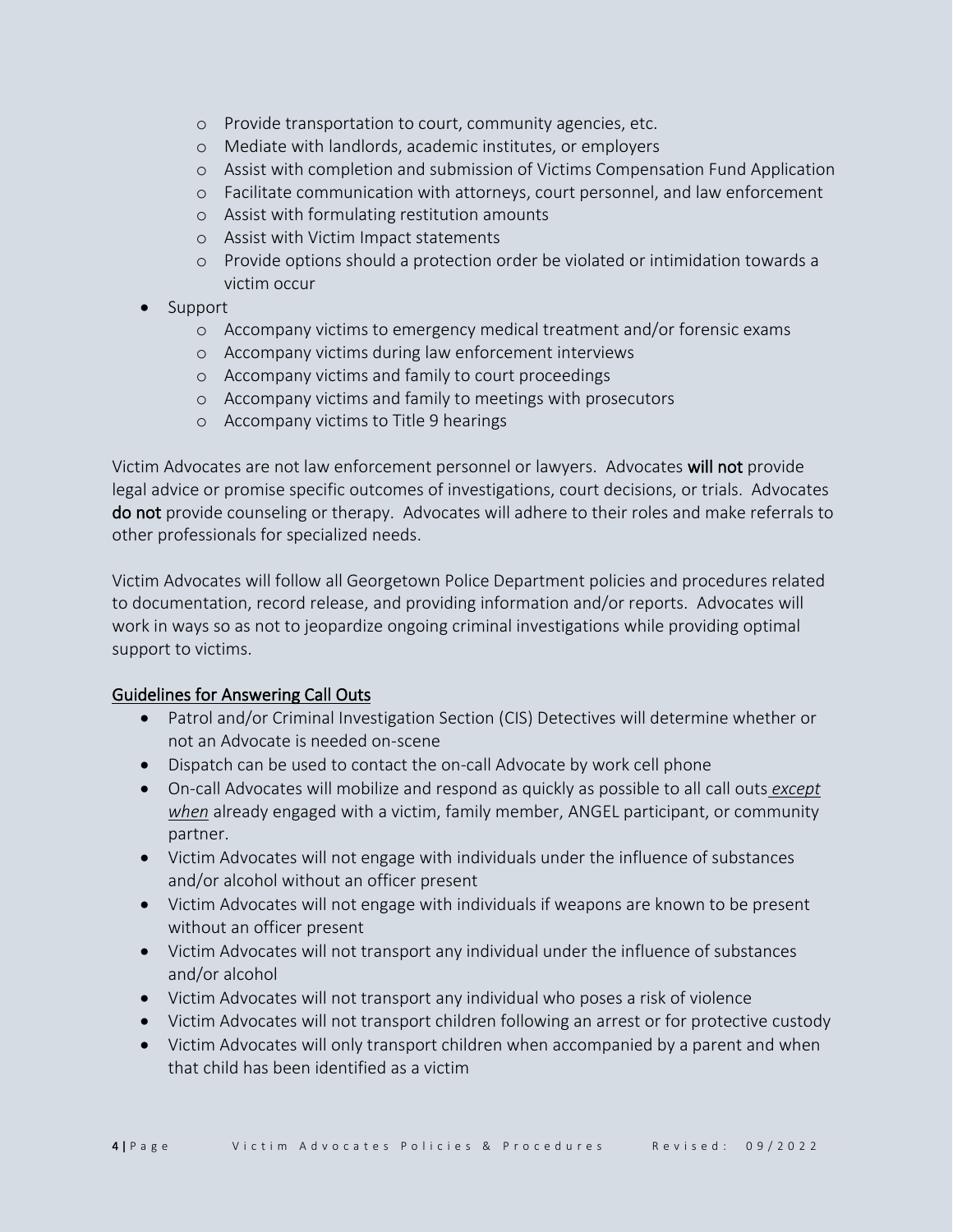# Non-Discrimination Policy

It is the policy of the Victim Services Department that all victims will be treated with dignity, respect, and with the understanding that they have experienced a traumatic, potentially lifealtering experience.

It is the policy of the Victim Services Department that no person shall on the grounds of race, color, religion, gender, national origin, age, familial status, sexual orientation, sexual identity, disability, political affiliation, veteran status, or socio-economic status be discriminated against or denied services by the Victim Services Department. Victim Advocates and Volunteers are expected to foster equal opportunity for services to anyone requesting assistance. This includes:

- Reasonable accommodations to eliminate any barriers for victims
- Consistent delivery of services across individuals
- Consistent perspective-taking and active listening related to individual needs/requests
- Consistent intention to avoid stereotypes
- Consistent intention to avoid imposing personal values or views on others

Advocates should provide, review, and sign the Victim Notification Form (*Appendix C*) to those victims they meet with in person. This informs victims of our mission (including nondiscrimination values), victim rights/responsibilities, the grievance process, mandatory reporting obligations. This form should be mailed and/or emailed to victims that Advocates work with exclusively over the phone.

Violation of the Non-Discrimination policy will result in immediate plans of correction guided and enforced through the Criminal Investigation Section Chain of Command at the Police Department. Repeated violation of this policy could result in termination of employment or volunteer opportunities within the Victim Services Department.

# Reasonable Accommodations

It is the policy of the Victim Services Department that Victim Advocates and Volunteers ensure accommodations are made to serve all individuals seeking assistance. It is staff responsibility to ensure safety, effective communication, and accessibility. Examples of reasonable accommodations include, but are not limited to:

- The use of *Voiance* interpreter services for participants with limited English proficiency. *Voiance* interpreters can be accessed from any phone at any time. This service provides interpretation for 260 different languages. To access *Voiance* phone services, staff should complete the following steps:
	- o Call 1-866-998-0338 from any phone
	- o Enter the police department's account number: 28631
	- o Enter the police department's pin number: 7820
	- o Pick the language needed
	- o Discuss, generally, with the interpreter the purpose of the call and provide the victim's phone number.
	- o The interpreter will then place the call and assist with the conversation.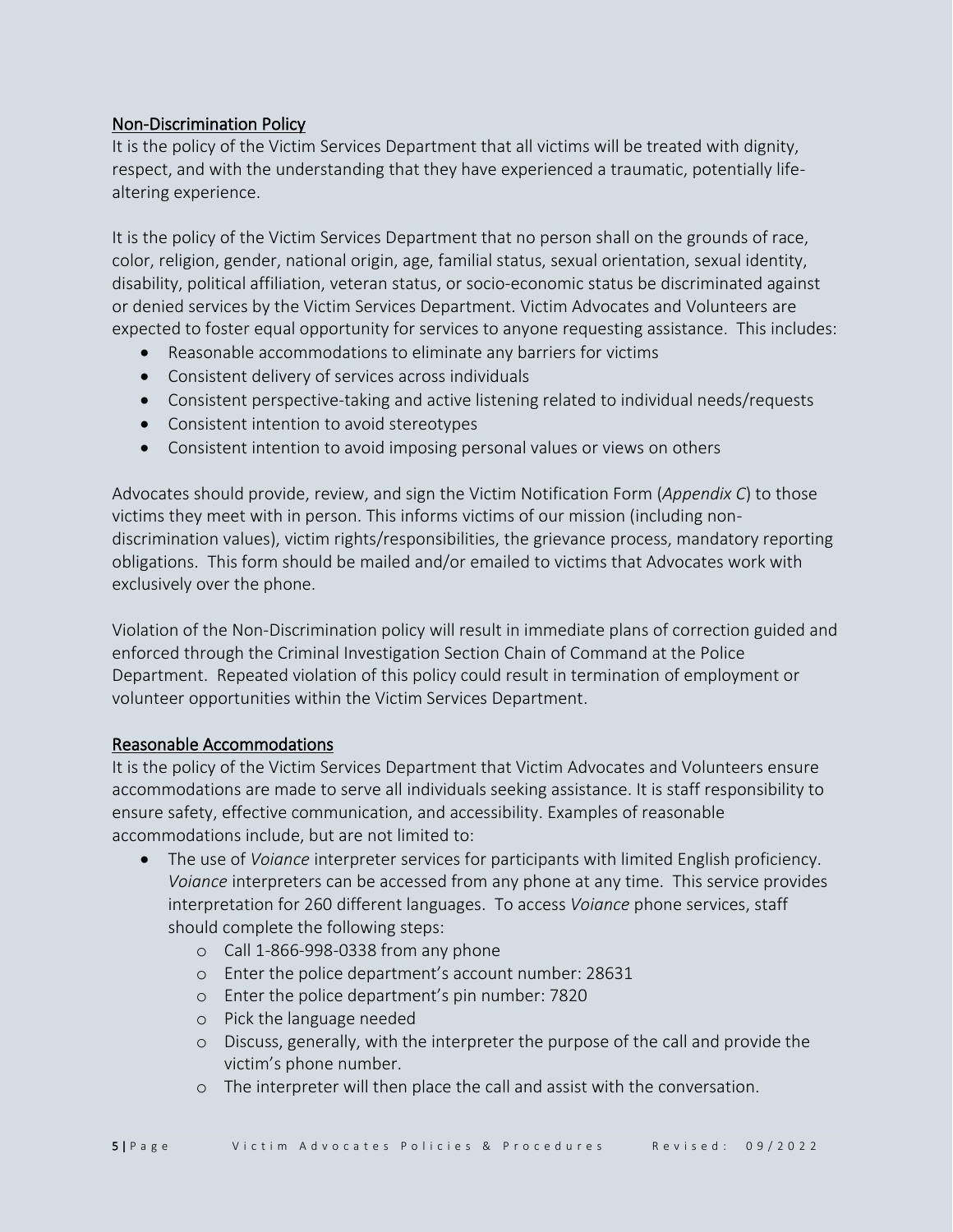- Video interpreting through *Voiance* can also be accessed on automated devices as needed. See Appendices N & O for instruction).
- The use of *Voiance* to access American Sign Language interpreters for individuals with hearing impairments. Virtual sessions can be arranged through any screen devices (see Appendices N &O for instruction).
- Collaborate with bilingual community partners (i.e., advocates from the local domestic violence program, rape crisis center and The Nest) on an as needed basis.
- Provide off-site meeting locations for victims who may not be able to travel given lack of income, lack of transportation, or physical limitations.
- Encourage parents to bring their children in for meetings when victims cannot afford childcare.

# Confidentiality of Services

It is the policy of Victim Services that no information will be shared or made public without victim permission except as required by law (see Mandatory Reporting section below). Written permission to share information will be obtained if Advocates meet with victims in person. This written permission may be obtained later than the first meeting should Advocates determine the victim is too traumatized to fully focus and/or retain information about confidentiality. Examples of such situations include, but are not limited to, providing support immediately following a serious physical or sexual assault, on-scene responses following a death in the family, and responding to a group of victims following a community-based crime.

Advocates should review and sign an Exchange of Information Form with victims as soon as possible (*Appendix E*) if information will be shared and/or released.

Verbal permission will be given, and then documented in case notes, when Advocates work with victims exclusively over the phone and there is a need to share information with others to coordinate services and/or ensure.

# Mandatory Reporting

Kentucky law requires that victims of known, or suspected, intimate partner violence be provided education regarding support services available to them. Victim Advocates at the Police Department are available to provide this education and coordinate different options to assist. However, victims seeking assistance should understand limits on confidentiality related to mandatory reporting.

It is the policy of the Victim Services Department that any staff (paid or volunteer) will report any and all suspected child abuse, dependency, or neglect to Child Protective Services (CPS) 1-877- 597-2331 according to KRS 620. Staff will also report any and all suspected abuse, neglect, or financial exploitation of adults who have a physical or mental disability and are unable to protect themselves to Adult Protective Services (APS) 1-877-597-2331 according to KRS 209.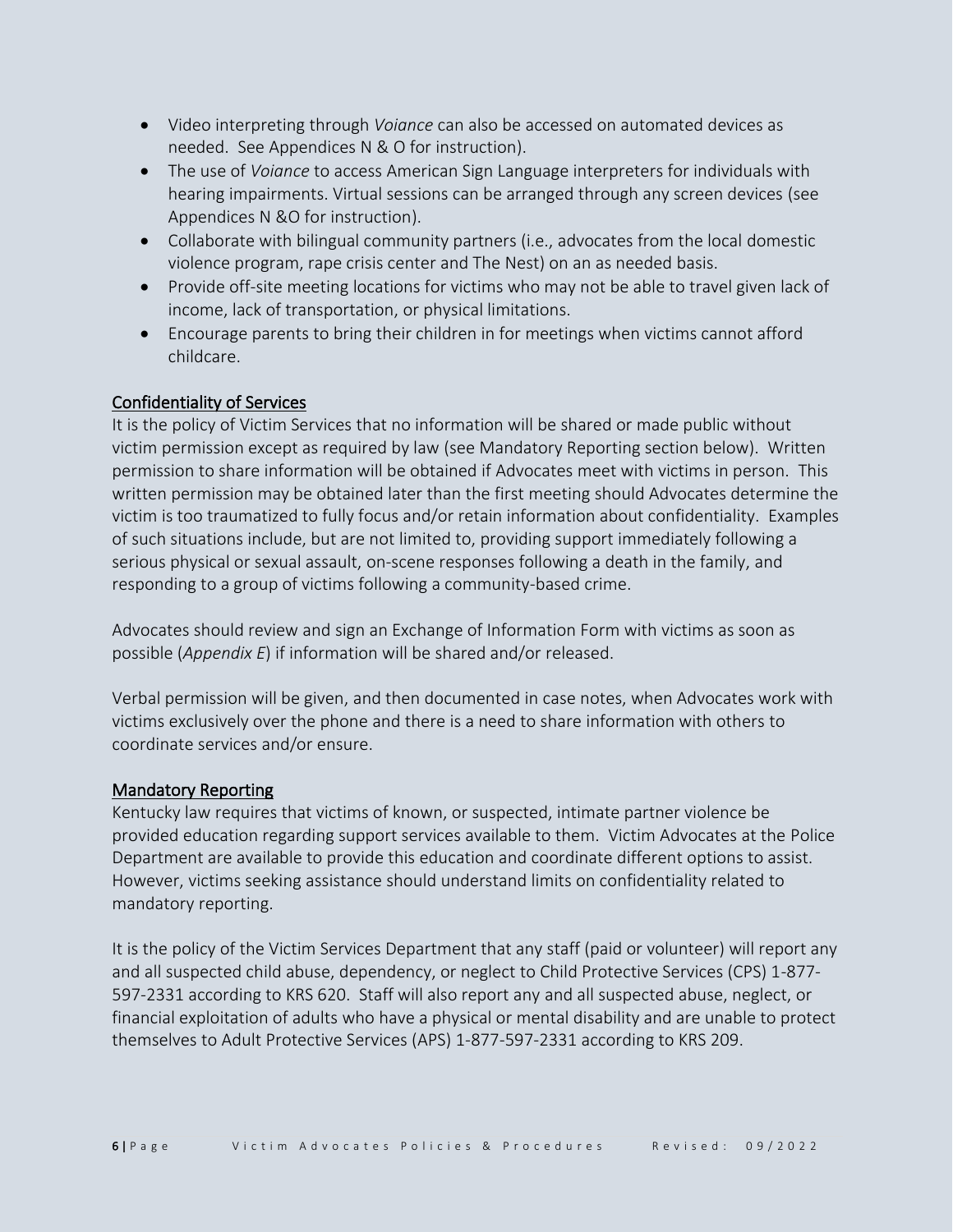It is the policy of the Victim Services Department that any staff (paid or volunteer) will also consult with law enforcement personnel, as needed, regarding any known or suspected child or vulnerable adult abuse.

It is the policy of the Victim Services Department to ensure the safety of participants, volunteers, and community members. In the event that an individual poses a risk to her/himself, makes an actual threat of violence against a reasonably identifiable person, or makes a threat of a specific violent act: Victim Services Supervisors will assess whether the disclosure of such information is appropriate and necessary. If appropriate and necessary, information directly pertinent to the threatening situation may be disclosed to: a) Licensed medical or mental health personnel or facilities; b) Law enforcement personnel; and c) Identified intended victim.

Advocates should review the Victim Notification Form (*Appendix C)* with those victims they meet with in person to ensure mandatory reporting obligations are understood. This form should be emailed and/or mailed to victims that Advocates work with exclusively over the phone.

# Victim Grievance Policy and Procedures

It is the policy of The Georgetown Police Department (GPD) that all victims have the means to file complaints and reach a resolution. The conditions for expressing a grievance are defined as dissatisfaction with decisions concerning the actions and/or services provided by Victim Advocates.

Victims have the right to file a complaint or grievance without interference or fear of retaliation. All GPD staff members are to be attentive and respectful to any grievance submitted by a victim. Staff are prohibited from discouraging, intimidating, or seeking retribution against those who seek to exercise their rights, file a complaint, or voice a grievance.

Victims have the right to timely notification of the resolution and receive an explanation of any further appeal, rights, or recourse. Victims have the right to at least one level of review, that does not involve the Advocate about whom the complaint has been made, or the person who made the decision under review.

- Terms
	- o Victims: Individuals and families that use, receive, or benefit from the programs and services provided by the Victim Services Department. Victims can include adults, youth and legal guardians.
	- o Complaint: For victims, a complaint is a verbal expression of dissatisfaction with, including, but not limited to components of service delivery, manner of personal treatment or experiences within the Victim Services Department.
	- o Grievance: For victims, grievances are formal expressions of dissatisfaction or discomfort that can include, but is not limited to service delivery, manner of personal treatment, or experiences. All complaints received in writing, including email, are considered formal grievances. If a victim does not wish, or is unable, to submit a written expression of concern, he or she may request the formal grievance be documented by the staff person receiving the verbal report.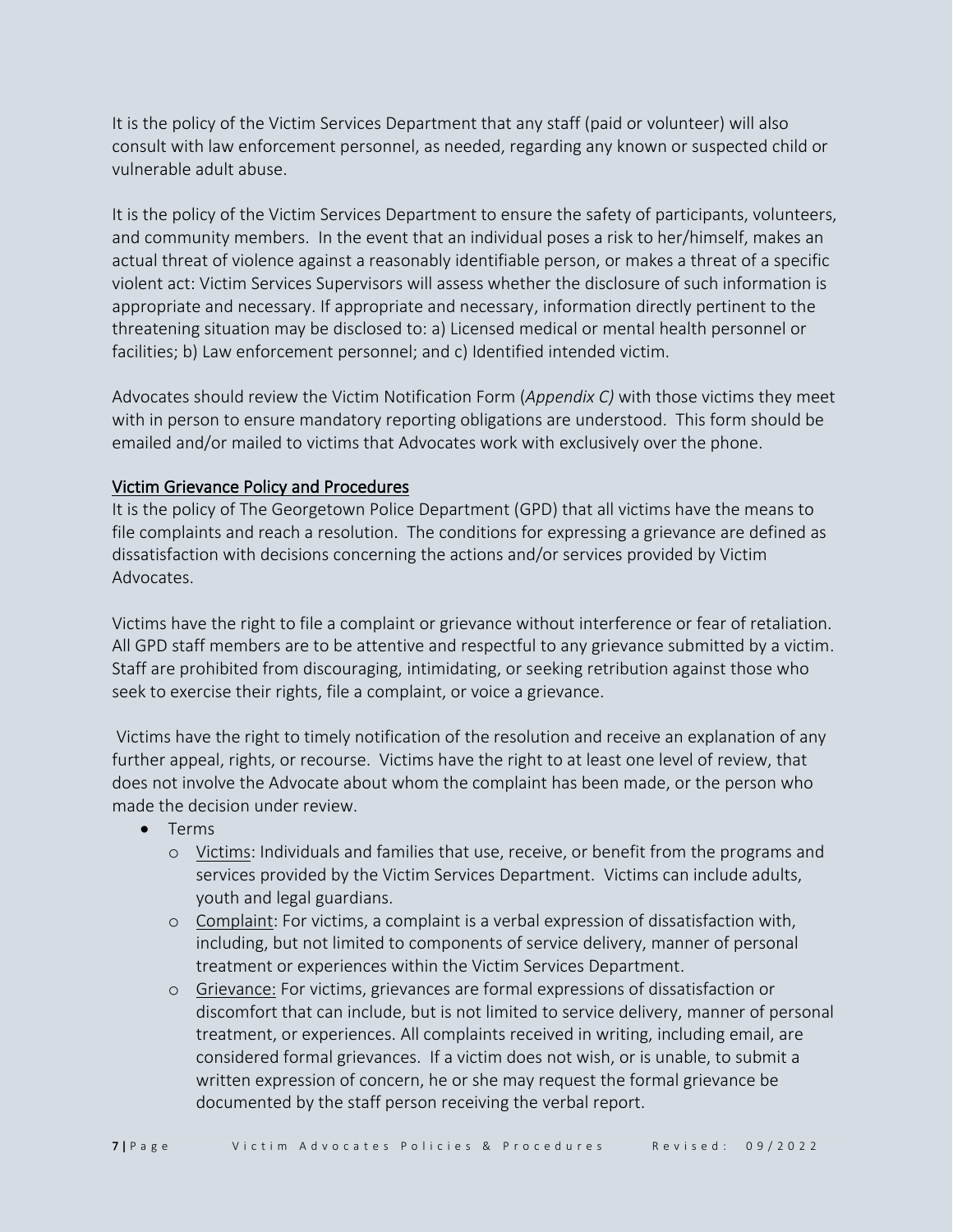- General Procedures:
	- o Notifying Victims of the Grievance Policy
		- Notices informing all victims of their right to make a complaint or grievance are posted in obvious locations at the GPD.
		- At initial face to face non-emergency meetings with Victim Advocates, all victims will be given the Victim Notification Form (*Appendix C*) outlining their rights to file a complaint. The victim and Advocate will review and sign the form.
		- At initial face to face emergency meetings with Victim Advocates (i.e., at the hospital during a SANE exam, at the hospital following an assault resulting in serious injury, on scene following a death) the Victim Notification Form may not be reviewed given the circumstances of the emergency. Advocates will review the policy at a later date.
		- When Advocates serve a large group of victims simultaneously (i.e. Domestic Violence court meetings, response to a crime involving multiple victims), a Victim Notification Form will be made available. Advocates will encourage victims to follow up with advocates or visit the GPD website with any further questions.
		- For victims who are contacted by phone and may never meet face to face with Victim Advocates, an attempt to email the Victim Notification Form (*Appendix C)* should be made and documented by Advocates.
	- Action Steps in the Grievance Process
		- o Typically, the first step to resolving any victim concern or complaint should be to seek informal resolution within the Victim Services Department when a problem arises. This process may begin with the victim's assigned Victim Advocate or with her/his direct supervisor, the Sergeant of the Criminal Investigations Section. If a satisfactory resolution is not achieved at this level, GPD personnel should inform the victim of her/his right to submit a formal grievance.
		- o Informal efforts to resolve complaints and grievances should be documented and kept in the program grievance binder.
		- o If informal efforts to resolve the issue are ineffective, Victims should be given a Victim Grievance Long Form (*Appendix D*) and a copy of this policy and procedure manual. GPD staff will review the procedure and clarify any issues for the victim. GPD will acknowledge and document the receipt of all formal grievances.
		- o Formal grievances should be submitted to the CIS Chain of Command.
		- o The receiving officer should interview the victim to discuss his/her concerns. Written documentation of the grievance will be kept. This information will be submitted to the GPD Administration Officials for review and/or consultation within seventy-two hours of the receipt of the complaint.
		- o The validity of the grievance will be determined within fourteen business days, and the outcome conveyed to the victim within twenty-four hours of the decision.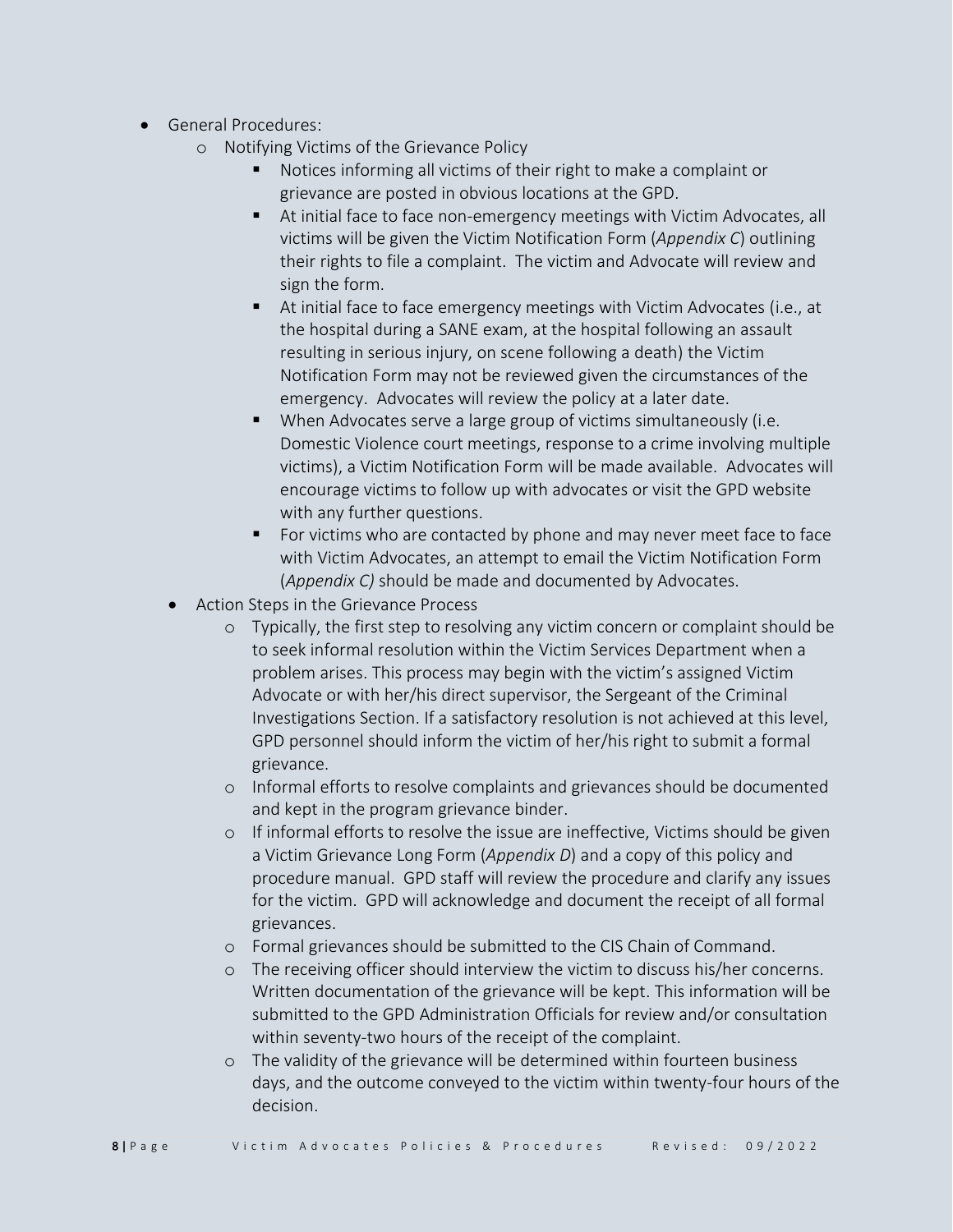- o At this point in time if the victim remains dissatisfied with the outcome, she or he may appeal to the Chief of Police. Such appeals will be determined within seven business days.
- o Copies of all correspondence regarding the grievance will be submitted to the Chief of Police as documentation of the resolution of the complaint.
- o Should a victim still not be satisfied she/he will be provided the following contact information for the KY Justice and Public Safety Cabinet, Grants Management Branch Division so that a complaint can be filed with this agency:
	- o 125 Holmes Street Frankfort, Kentucky 40601 Telephone: (502) 564-3251 Fax: (502) 564-5244 email: [AskGMB@ky.gov](mailto:AskGMB@ky.gov)

#### Volunteer Policy

Victim Advocates encourage community members to increase their awareness of victimization issues and embrace efforts to help others. There are opportunities to volunteer within the Victim Services Department to indirectly and directly provide assistance.

Community members interested in volunteering should be given a Volunteer Criteria-Description form (Appendix F) which includes the following information:

- REQUIREMENTS:
	- o At least 18 years old
	- o Valid driver's license
	- o Submit to a local background check

o Complete initial training module and attend follow up trainings

# *\*if the individual volunteers on an ongoing basis- 3 hours of training per quarter required*

- Understand Non-Discrimination Policy
- Understand Grievance Policy
- Understand Roles and Boundaries
- o Reliable contact information (phone and email)
- o Ability to provide reliable schedule of availability
- o Fill out and sign required Volunteer paperwork
- o Agree to confidentiality responsibilities, liability waiver, and background check
- PRIMARY RESPONSIBLITIES:
	- o Listen and engage with victims respectfully
	- o Ensure appropriate boundaries during interactions
	- o Work collaboratively with law enforcement personnel
	- o Assist with administrative/clerical needs of the program
	- o Assist with locating and coordinating referrals for housing, food, financial, and other basic needs
	- o Assist with community event planning, organization, and implementation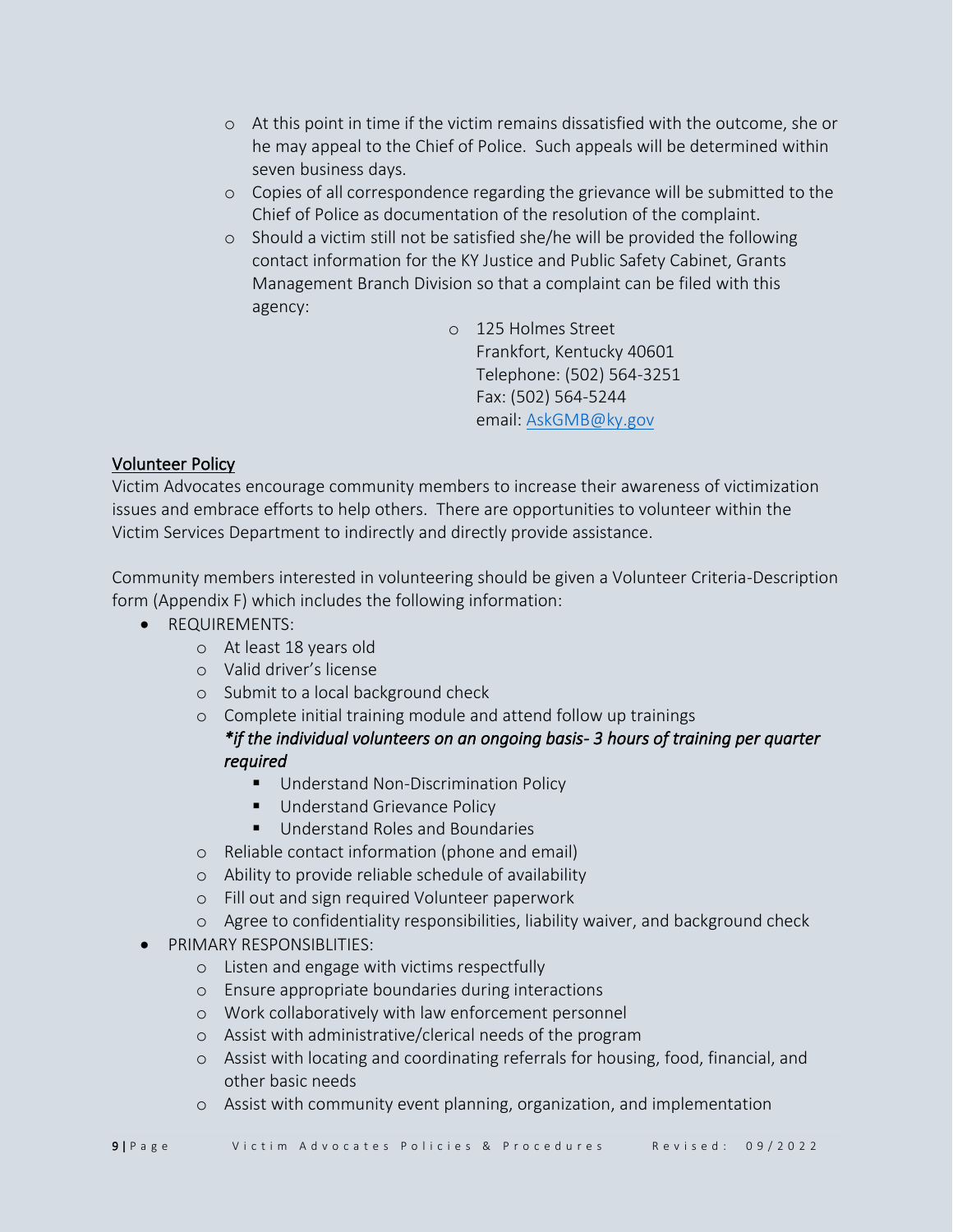- o Assist with community networking and partnership-building
- o Assist with identifying new resources for victims (e.g. mental health, housing, employment, legal)
- o Accompany victims to community appointments and/or meetings
- Supervisors: Victim Advocates, CIS Chain of Command
- Work site: Georgetown Police Department Headquarters and off-site locations
- Qualifications:
	- o Reliable
	- o Non-judgmental and compassionate
	- o Flexibility
	- o Ability to stay calm under pressure or in stressful situations
	- o Willingness to assist in additional tasks as needed

Any individuals interested in volunteering must complete and submit a Volunteer Application *(Appendix G),* Volunteer Confidentiality Agreement *(Appendix H),* Volunteer Liability Waiver Form *(Appendix I),* and a Rights and Responsibilities Form *(Appendix J).* Once the paperwork and background checks are completed, Volunteers will be required to attend the initial Volunteer Training before meeting with any victims. If an individual intends to volunteer on an ongoing basis, 3 hours of training will be required per quarter.

Victim Services staff will ensure documentation of training hours are completely consistently on a Volunteer Training Form *(Appendix K).* Training can be from within the Police Department/Victim Services Department or from outside agencies with approval of Advocates. Volunteers will accurately document the time they spend volunteering and the tasks they complete on a Volunteer Time Sheet *(Appendix L).* It is the responsibility of Victim Advocates to ensure all volunteer documentation and paperwork is well-organized and kept confidential.

# Distracted Driver Policy

It is the policy of the Victim Services Department that all staff (paid or volunteer) agree to follow the Distracted Driver Policy *(Appendix M).* Safe driving must be a priority to ensure the wellbeing of staff, volunteers, victims, and the general public. Advocates and Volunteers must sign the policy form before using GPD vehicles or conducting Victim Services business in personal vehicles during volunteer hours.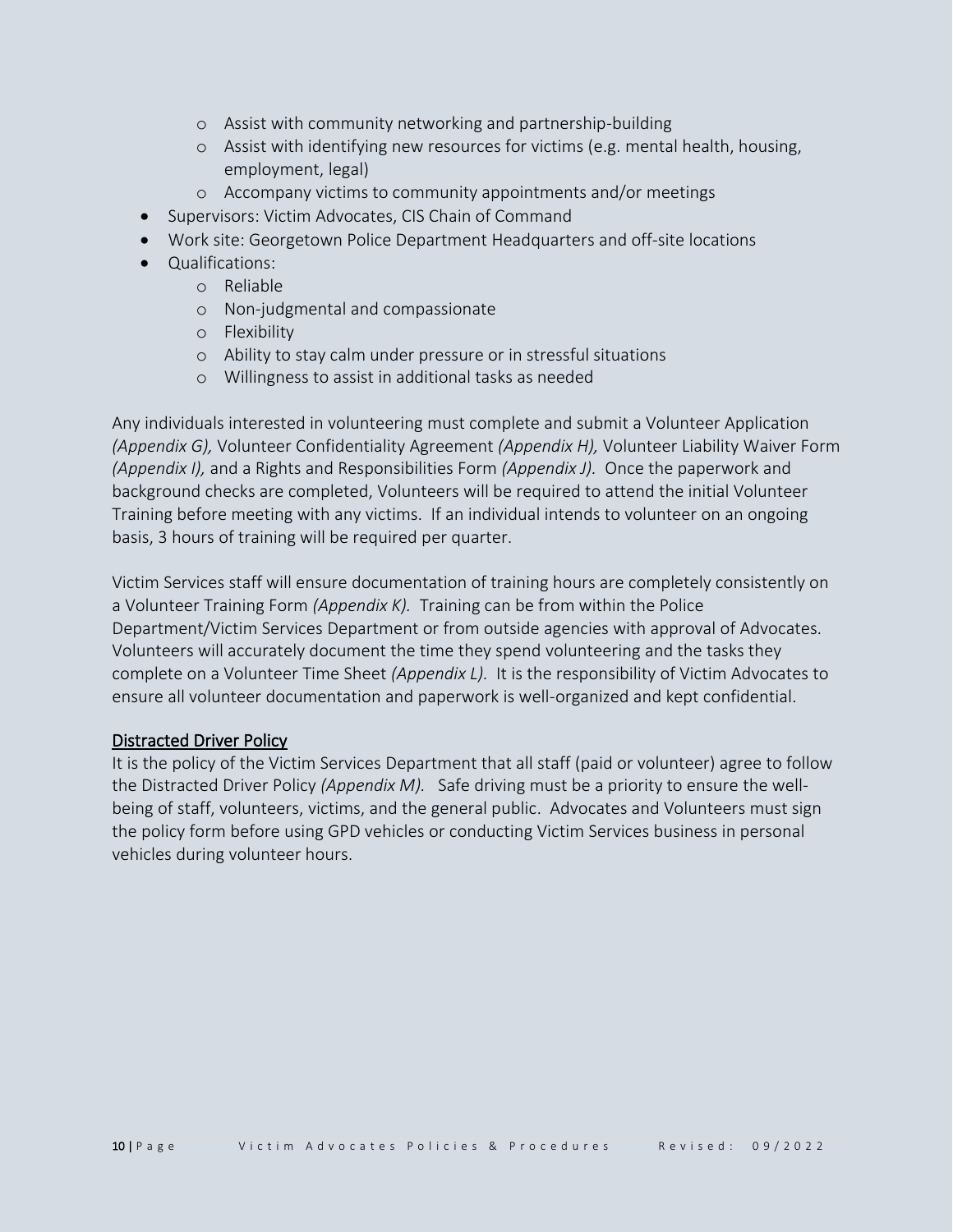# Appendix A: Georgetown Police Department Victim Services LOCAL COMMUNITY PARTNERS

| Elizabeth's Village                     | Ampersand: Sexual Violence Resource Center                                                 |
|-----------------------------------------|--------------------------------------------------------------------------------------------|
| 207 S. Hamilton St., Georgetown, KY     | Business line: 502-863-7350,                                                               |
| 502-863-0800                            | Support line: 859-253-2511 or 1-800-656-4673                                               |
| Greenhouse 17:<br>1-800-544-2022        | Children's Advocacy Center:<br>162 North Ashland Ave, Lexington, KY. 40502<br>859-225-5437 |
| Amen House                              | Wedco Health Department                                                                    |
| 319 E Main St, Georgetown, KY           | 300 East Washington Street, Georgetown, KY.                                                |
| $(502)$ 863-5305                        | 502-863-3971                                                                               |
| The Gathering Place                     | Legal Aide of the Bluegrass                                                                |
| 346 Bourbon Street, Georgetown, KY.     | Intake: 859-431-8200                                                                       |
| 502.570.4711                            | DV Intake: 859-253-8620                                                                    |
| G-tran:<br>1-800-456-6588.              | <b>Transform Scott County</b><br>701 Slone Drive, Suite 3, Georgetown<br>502-642-0982      |
| Scott County Attorney's Office          | Commonwealth Attorney's Office                                                             |
| 119 North Hamilton St., Georgetown, KY. | 187 South Main Street, Versailles, KY 40383                                                |
| 502-863-7870                            | Phone: (859) 873-4797                                                                      |

# STATE & NATIONAL RESOURCES

| KY. Attorney General's Office                                                                                                   | KY Association of Sexual Assault Programs                                             |
|---------------------------------------------------------------------------------------------------------------------------------|---------------------------------------------------------------------------------------|
| 700 Capital Avenue, Suite 118, Frankfort, KY 40601                                                                              | 83-C Michael Davenport Boulevard, Frankfort, KY 40604                                 |
| 502-696-5300                                                                                                                    | 502-226-2704                                                                          |
| https://ag.ky.gov/Priorities/Justice-for-Crime-Victims                                                                          | https://www.kasap.org/                                                                |
| KY Coalition Against Domestic Violence<br>111 Darby Shire Circle, Frankfort, Ky 40601 USA<br>502.209.5382<br>https://kcadv.org/ | Rape, Abuse & Incest National Network (RAINN)<br>1-800-656-4673<br>https://rainn.org/ |
| KY VINE                                                                                                                         | National Resource Center on Domestic Violence                                         |
| 1-800-511-1670                                                                                                                  | 1-800799-7233                                                                         |
| https://www.vinelink.com/#/home                                                                                                 | https://nrcdv.org/                                                                    |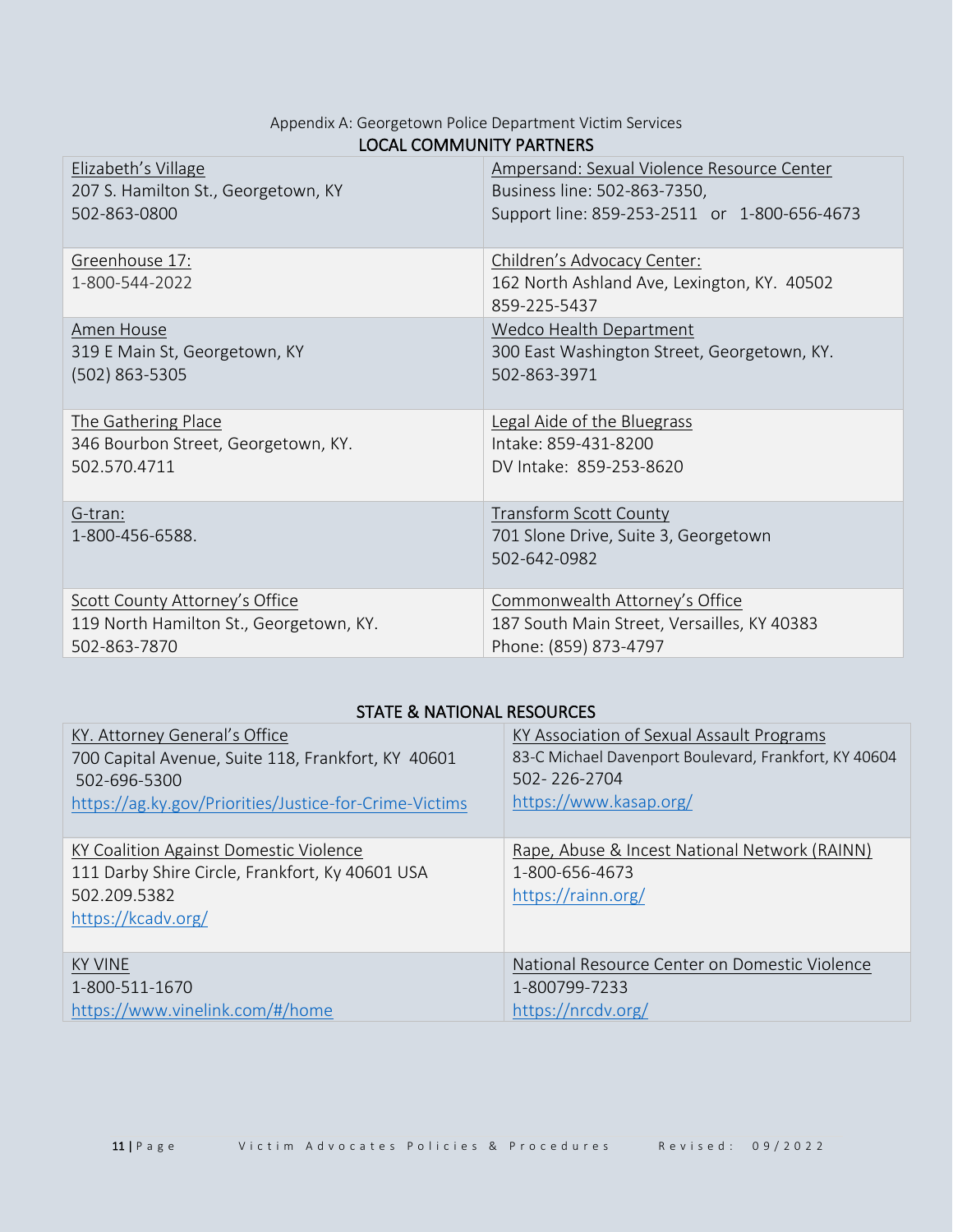|          | LICCU OTHCS DISCIOSULE TOITH |  |
|----------|------------------------------|--|
|          |                              |  |
| Name:    |                              |  |
| Address: |                              |  |
| Phone:   |                              |  |

Electronics Disclosure Form

I, **we can also a construct the construction** of the constantine of the construction of the construction of the construction of the construction of the construction of the construction of the construction of the constructi accepting the window sensors, camera, and/or cellular device from Georgetown Police Department Victim Services, the Georgetown Police Department and the City of Georgetown take no responsibility for monitoring the equipment or providing for a monitoring/cellular service plan. The use of the device or devices is for my safety and personal use only.

Appendix B: Georgetown Police Department Victim Services

In consideration of being granted this device or devices, I release from liability and waive my right to sue The City of Georgetown, its employees, officers, volunteers and agents (collectively the "City") from any and all claims, including claims of the City's negligence, resulting in any physical injury, illness (including death) or economic loss I may suffer or which may result from my use of the device.

I understand that this device or devices are being provided free of charge by the Victim Services department.

Victim Signature/Date

Police Department Staff Signature/Date

\_\_\_\_\_\_\_\_\_\_\_\_\_\_\_\_\_\_\_\_\_\_\_\_\_\_\_\_\_\_\_\_\_\_\_\_\_\_\_\_\_\_\_\_\_\_\_\_\_\_\_

\_\_\_\_\_\_\_\_\_\_\_\_\_\_\_\_\_\_\_\_\_\_\_\_\_\_\_\_\_\_\_\_\_\_\_\_\_\_\_\_\_\_\_\_\_\_\_\_\_\_\_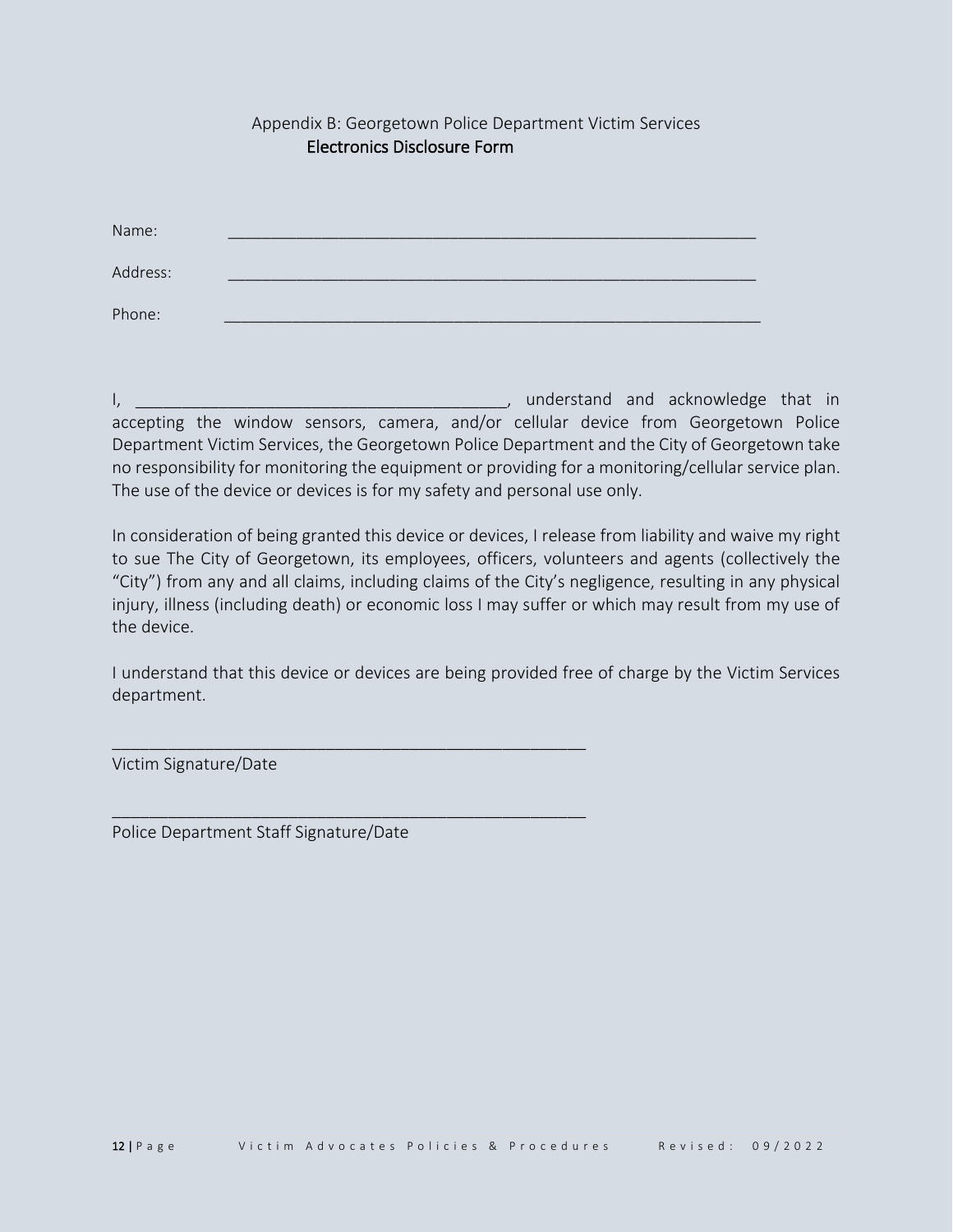#### Appendix C: Georgetown Police Department Victim Services VICTIM NOTIFICATION FORM

*The following information summarizes important policies of the Georgetown Police Department's Victim Services Department. If you have questions or want more information please contact[: becky.rhodes@georgetownpolice.org,](mailto:becky.rhodes@georgetownpolice.org) [victor.desoto@georgtownpolice.org](mailto:victor.desoto@georgtownpolice.org) or [lyndsay.deaver@georgetownpolice.org](mailto:lyndsay.deaver@georgetownpolice.org)* A more detailed explanation can be found at:<https://www.georgetownky.gov/2241/Victims-Advocate>

Mission: To ensure crime victims and their families receive: accurate information about criminal cases, appropriate referrals to community resources, safety planning, information about the criminal justice system, and emotional support. Victim Advocates understand the impact of trauma on the emotional, physical, financial, and psychological well-being of victims and family members. Advocates work hard to understand the needs /wants of victims to encourage healing.

Who We Serve: The Victim Services Department works with victims, family members, and/or witnesses of both reported and non-reported crimes. A special emphasis is put upon victims of serious crime including sexual assault, intimate partner violence, and youth abuse or neglect. Advocates work with victims who: report crimes to the police department, are referred by community members or agencies, or self-refer. We work closely with a number of local agencies, institutions, and programs to ensure victims have effective and necessary resources for all parts of their lives that may have been impacted by crime.

Victim Advocates may be asked by law enforcement to respond following deaths in the community. Referrals, support, and information can be provided following suicide deaths, overdose deaths, and homicide. Advocates can provide information related to local services following the death of a loved one.

How We Serve: Victim Advocates may respond on-scene to provide immediate crisis intervention to survivors depending on the circumstances of the situation. Advocates review all petitions for domestic violence protection orders and attempt to contact victims to offer safety planning and other assistance. We can accompany victims when they petition for protection orders, meet with officers, meet with prosecuting attorneys, attend court hearings, or seek emergency medical assistance. Victim Advocates are also assigned cases by law enforcement supervisors and work with victims as needed.

Victims are provided a safe, supportive environment to process what has happened and decide for themselves how to best move forward. Options can be discussed and explored, and victims will decide the best course of action. Should a victim choose to report a crime, Advocates can assist throughout all stages of this process. Should a victim choose not to report, Advocates will provide information for specialized services, referrals to other providers, and support.

Where We Serve: Victim Advocates have private offices at the Georgetown Police Department, 550 Bourbon Street, where victims and family members can meet to discuss their needs. Advocates can also meet victims off-site at community agencies or public locations if victims feel more comfortable meeting is such settings. Advocates may accompany law enforcement personnel on- crime scenes and/or to homes as well.

If you or someone you know does not feel safe at home, or has been impacted by a crime, please call our office Monday-Friday, 8am- 4pm and ask to speak to an Advocate. Our number is 502-863-7826. If you have an emergency, please call 911. Translation services are available as needed.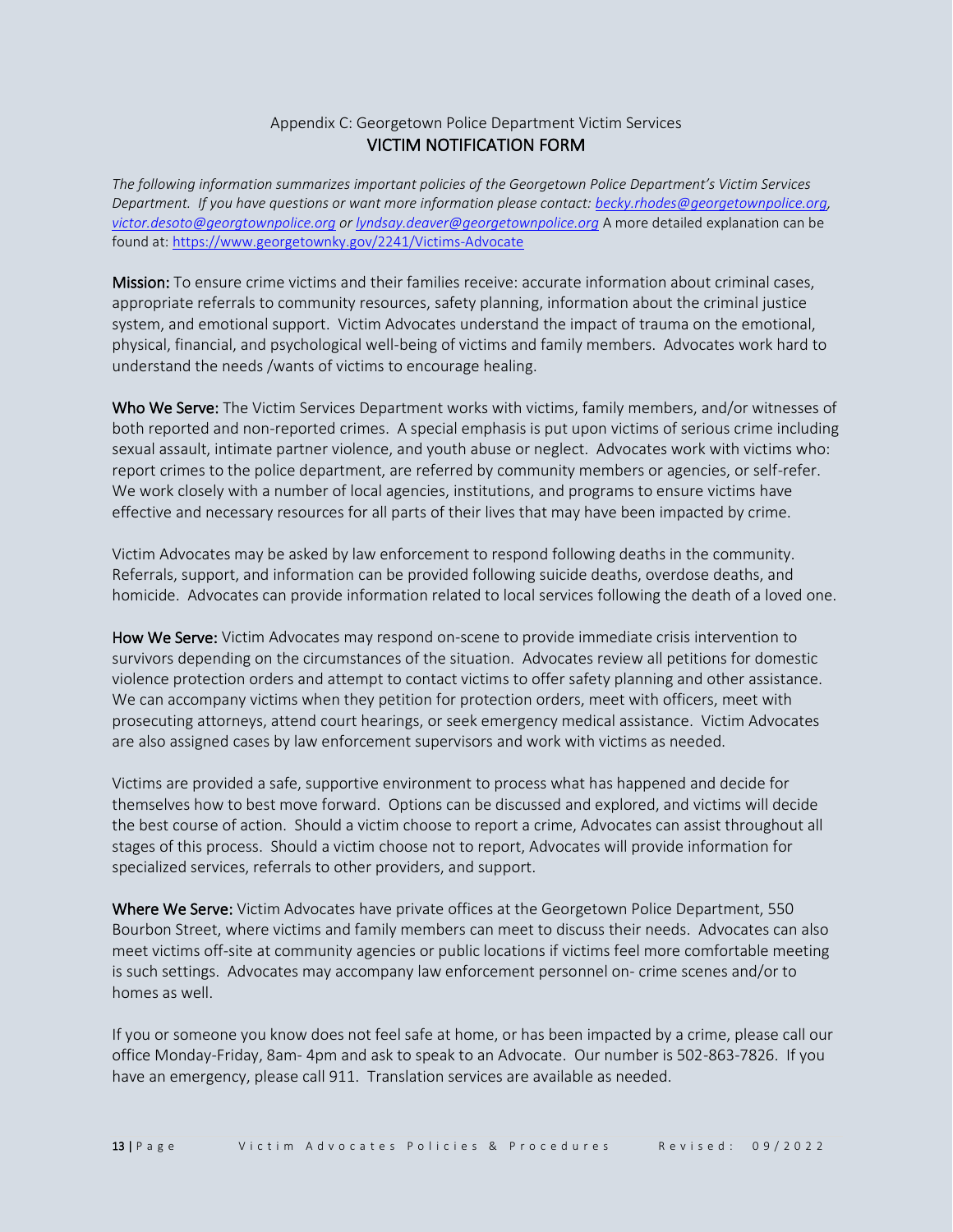Confidentiality of Services: No information will be shared or made public without victim permission except as required by law (see Mandatory Reporting section). Written permission to share information will be obtained if Advocates meet with victims in person. Written permission may be obtained later than the first meeting should Advocates determine the victim is too traumatized to fully focus and/or retain information about confidentiality.

Victim Rights and Responsibilities: It is the policy of the Victims Services Department that no person shall on the grounds of race, color, religion, gender, national origin, age, familial status, sexual orientation, sexual identity, disability, political affiliation, or socio-economic status be discriminated against or denied services. This includes having reasonable accommodations made to eliminate any barrier facing a victim to ensure against discrimination. Advocates will provide education, information, referrals and emotional support to all victims; even those who choose not to report to law enforcement. Victims to an interpreter should I need one. No information will be made public without permission except as required by law. Victim Advocates are not law enforcement personnel or lawyers. Advocates can provide information, referrals, and assistance but cannot promise specific outcomes of investigations, court decisions, or trials. Advocates cannot be held responsible for decisions made by other individuals, groups, or institutions.

Victim Grievance Procedure: It is the policy of The Georgetown Police Department (GPD) that all victims have the means to file complaints and reach resolution. The conditions for expressing a grievance are defined as dissatisfaction with decisions concerning the actions and/or services provided by Victim Advocates. Victims have the right to file a complaint or grievance without interference or fear of retaliation. All GPD staff members are to be attentive and respectful to any grievance submitted by a victim and are prohibited from discouraging, intimidating, or seeking retribution against those who seek to exercise their rights, file a complaint, or voice a grievance. Victims have the right to timely notification of the resolution and receive an explanation of any further appeal, rights, or recourse. Victims have the right to at least one level of review, that does not involve the Advocate about whom the complaint has been made, or the person who made the decision under review. Victims have a right to request a Policy and Procedure Manual to review entire process.

Mandatory Reporting: It is the policy of the Victim Services Department that any staff (paid or volunteer) will report any and all suspected child abuse, dependency, or neglect to Child Protective Services (CPS) 1- 877-597-2331 according to KRS 620. Staff will also report any and all suspected abuse, neglect, or financial exploitation of adults who have a physical or mental disability and are unable to protect themselves to Adult Protective Services (APS) 1-877-597-2331 according to KRS 209.

It is the policy of the Victims Services Department to ensure the safety of participants, volunteers, and community members. In the event that an individual poses a risk to her/himself, makes an actual threat of violence against a reasonably identifiable person, or makes a threat of a specific violent act: Victim Services Supervisors will assess whether the disclosure of such information is appropriate and necessary. Information directly pertinent to the threatening situation may be disclosed to: a) Licensed medical or mental health personnel or facilities; b) Law enforcement personnel; and c) Identified intended victim.

\_\_\_\_\_\_\_\_\_\_\_\_\_\_\_\_\_\_\_\_\_\_\_\_\_\_\_\_\_\_\_\_\_\_\_\_\_\_\_\_ \_\_\_\_\_\_\_\_\_\_\_\_\_\_\_\_\_\_\_\_\_\_\_\_\_\_\_\_\_\_\_\_\_\_\_\_\_\_

Victim Signature/Date GPD Advocate Signature/Date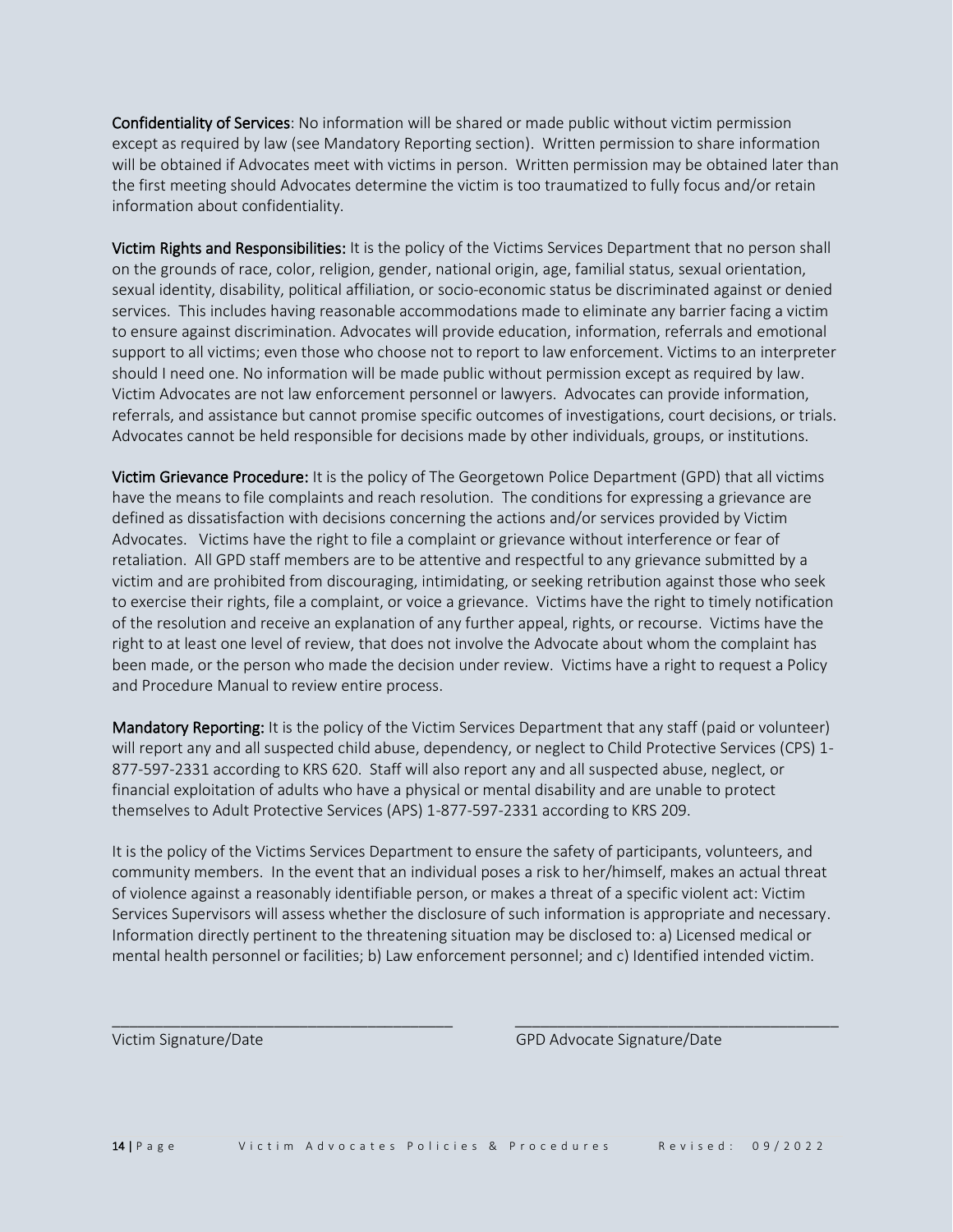#### Appendix D: Georgetown Police Department Victim Services VICTIM GRIEVANCE LONG FORM

| Name:                        | E-Mail:   |
|------------------------------|-----------|
| Day Phone Number:            | Address:  |
| <b>Evening Phone Number:</b> | Zip Code: |

| Nature of Concern: |
|--------------------|
|                    |
|                    |
|                    |
|                    |
|                    |
|                    |
|                    |
|                    |

How have you tried to resolve the concern?

| What can we do to resolve the concern? |
|----------------------------------------|
|                                        |
|                                        |
|                                        |
|                                        |
|                                        |

\_\_\_\_\_\_\_\_\_\_\_\_\_\_\_\_\_\_\_\_\_\_\_\_\_\_\_\_\_\_\_\_\_\_\_\_\_\_\_\_\_\_\_\_\_\_\_\_\_ \_\_\_\_\_\_\_\_\_\_\_\_\_\_\_\_\_

Victim Signature Date Communication of the Communication of the Communication of the Date

\_\_\_\_\_\_\_\_\_\_\_\_\_\_\_\_\_\_\_\_\_\_\_\_\_\_\_\_\_\_\_\_\_\_\_\_\_\_\_\_\_\_\_\_\_\_\_\_\_ \_\_\_\_\_\_\_\_\_\_\_\_\_\_\_\_\_

GPD Personnel Receiving Grievance Date Date Date Date Date

|                | To be completed by Georgetown Police Department Advocate Supervisor |
|----------------|---------------------------------------------------------------------|
| Date Reviewed: | Reviewed by:                                                        |
| Actions Taken: |                                                                     |
|                |                                                                     |
|                |                                                                     |
|                |                                                                     |
|                |                                                                     |
|                |                                                                     |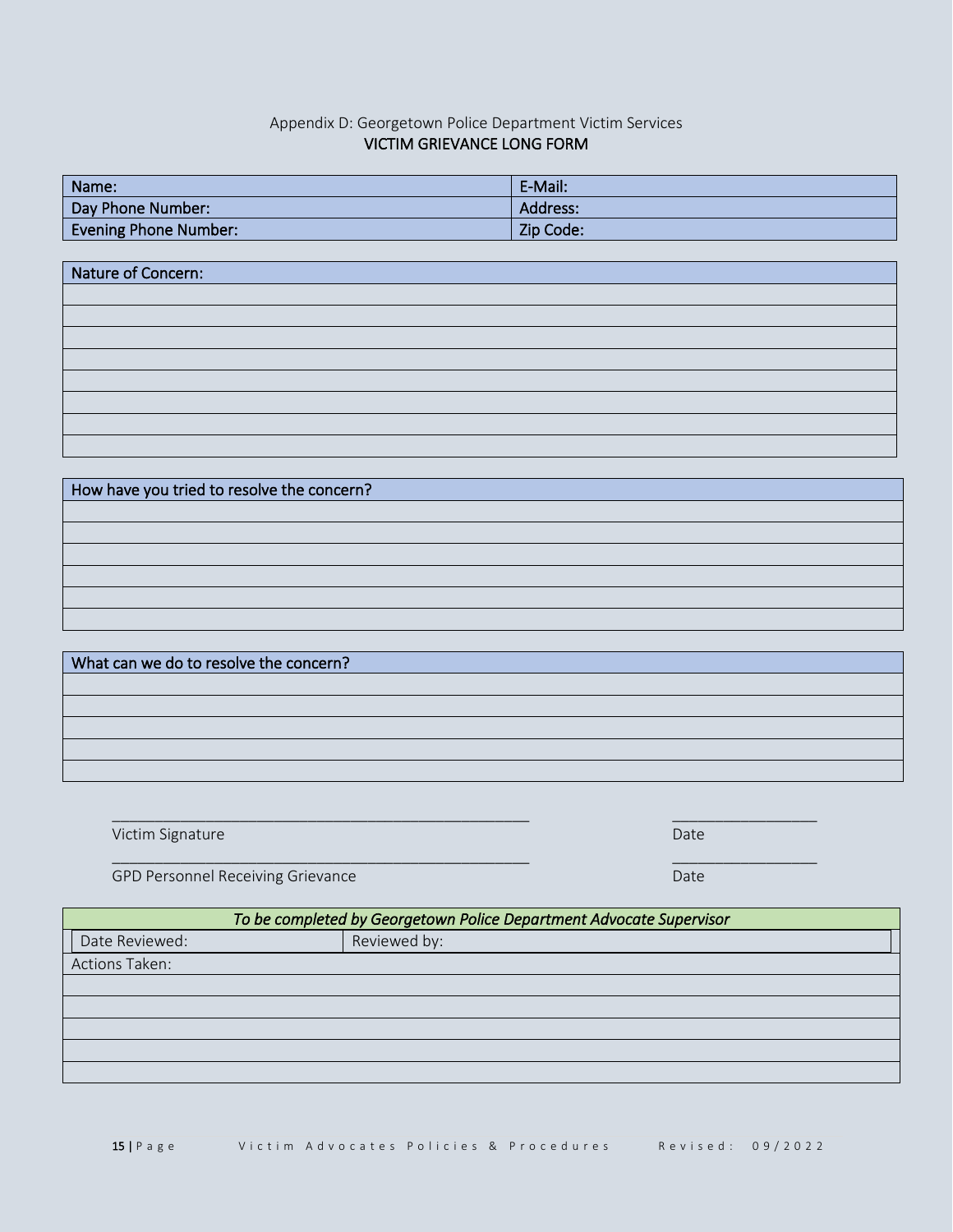#### Appendix E: Georgetown Police Department Victim Services Consent for Exchange of Information

In order for Victim Advocates at the Georgetown Police Department (GPD) to provide you and your family the most comprehensive care and support, it may be necessary to share a limited amount of information to coordinate services, facilitate referrals, ensure safety, and provide direct advocacy. Advocates will not share information outside of the police department without your knowledge and permission, except as required by law.

| <i>Composition 1 alvertiance in the GPD Victim dvocates to exchange necessary information with <b>any individual, agency, or institution</b>.</i> |                                                                                                                                                                                                                                |
|---------------------------------------------------------------------------------------------------------------------------------------------------|--------------------------------------------------------------------------------------------------------------------------------------------------------------------------------------------------------------------------------|
|                                                                                                                                                   |                                                                                                                                                                                                                                |
| I give permission to the GPD Victim Advocates to exchange necessary with any individual, agency, or<br>institution with the following exceptions: |                                                                                                                                                                                                                                |
|                                                                                                                                                   |                                                                                                                                                                                                                                |
|                                                                                                                                                   |                                                                                                                                                                                                                                |
| I give permission to the GPD Victim Advocates at the to exchange information with only the following                                              |                                                                                                                                                                                                                                |
|                                                                                                                                                   |                                                                                                                                                                                                                                |
|                                                                                                                                                   |                                                                                                                                                                                                                                |
| I understand that I can modify or revoke this consent at any time.                                                                                |                                                                                                                                                                                                                                |
|                                                                                                                                                   | Date: and the set of the set of the set of the set of the set of the set of the set of the set of the set of the set of the set of the set of the set of the set of the set of the set of the set of the set of the set of the |
| Signature of Parent/Guardian: Manual Account of Parents and Account of Parents and Account of the Account of the                                  | Date: and the set of the set of the set of the set of the set of the set of the set of the set of the set of the set of the set of the set of the set of the set of the set of the set of the set of the set of the set of the |
| Signature of GPD Staff:                                                                                                                           | Date:                                                                                                                                                                                                                          |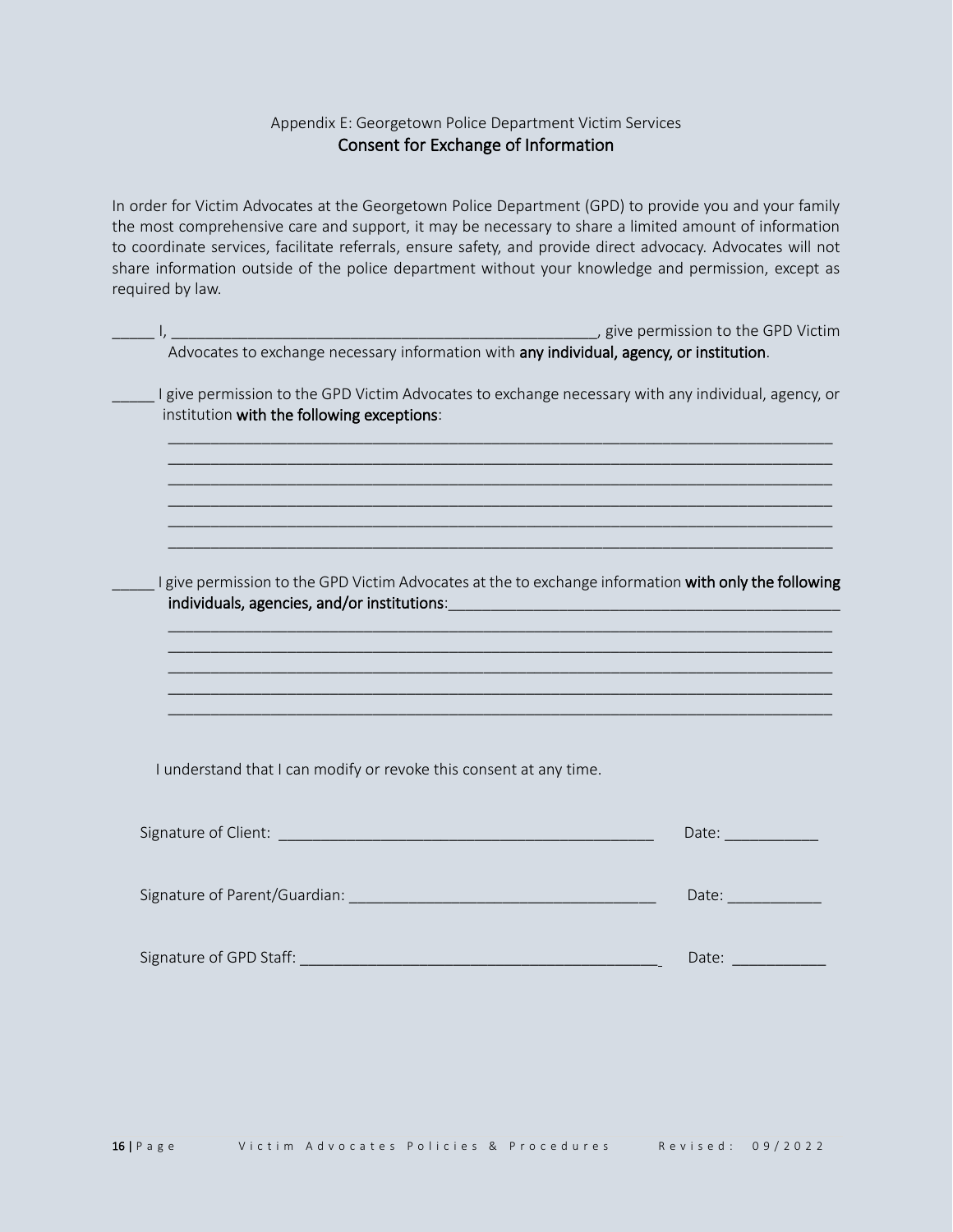#### Appendix F: Georgetown Police Department Victim Services Volunteer Criteria/Description

Title: Volunteer, Victim Services, Georgetown Police Department

Work Schedule: to be determined

Supervisor: Victim Advocates, Criminal Investigations Section Chain of Command

Work site: Georgetown Police Department Headquarters and off-site locations

Qualifications: Reliable, non-judgmental, and compassionate individual. Flexibility is a must in this position. Ability to stay calm under pressure or in stressful situations. Willingness to assist in additional tasks as needed. Must agree to confidentiality responsibilities, liability waiver, and background check. Must be victim-centered and solution-focused.

#### REQUIREMENTS:

- At least 18 years old
- Valid driver's license
- Submit to a local background check
- Attendance at all mandatory training
	- o Initial training module; if individual volunteers on an ongoing basis- 12 hours per year
- Reliable contact information (phone and email)
- Ability to provide reliable schedule of availability
- Fill out and sign required Volunteer paperwork

PRIMARY RESPONSIBLITIES:

- Listen and engage with victims respectfully; ensure appropriate boundaries during interactions
- Work collaboratively with law enforcement personnel
- Assist with administrative/clerical needs of the program
- Assist with locating and coordinating referrals for housing, food, financial, and other basic needs
- Assist with community event planning, organization, and implementation
- Assist with community networking and partnership-building
- Assist with identifying new resources for victims (e.g. mental health, housing, employment, legal)
- Accompany victims to community appointments and/or meetings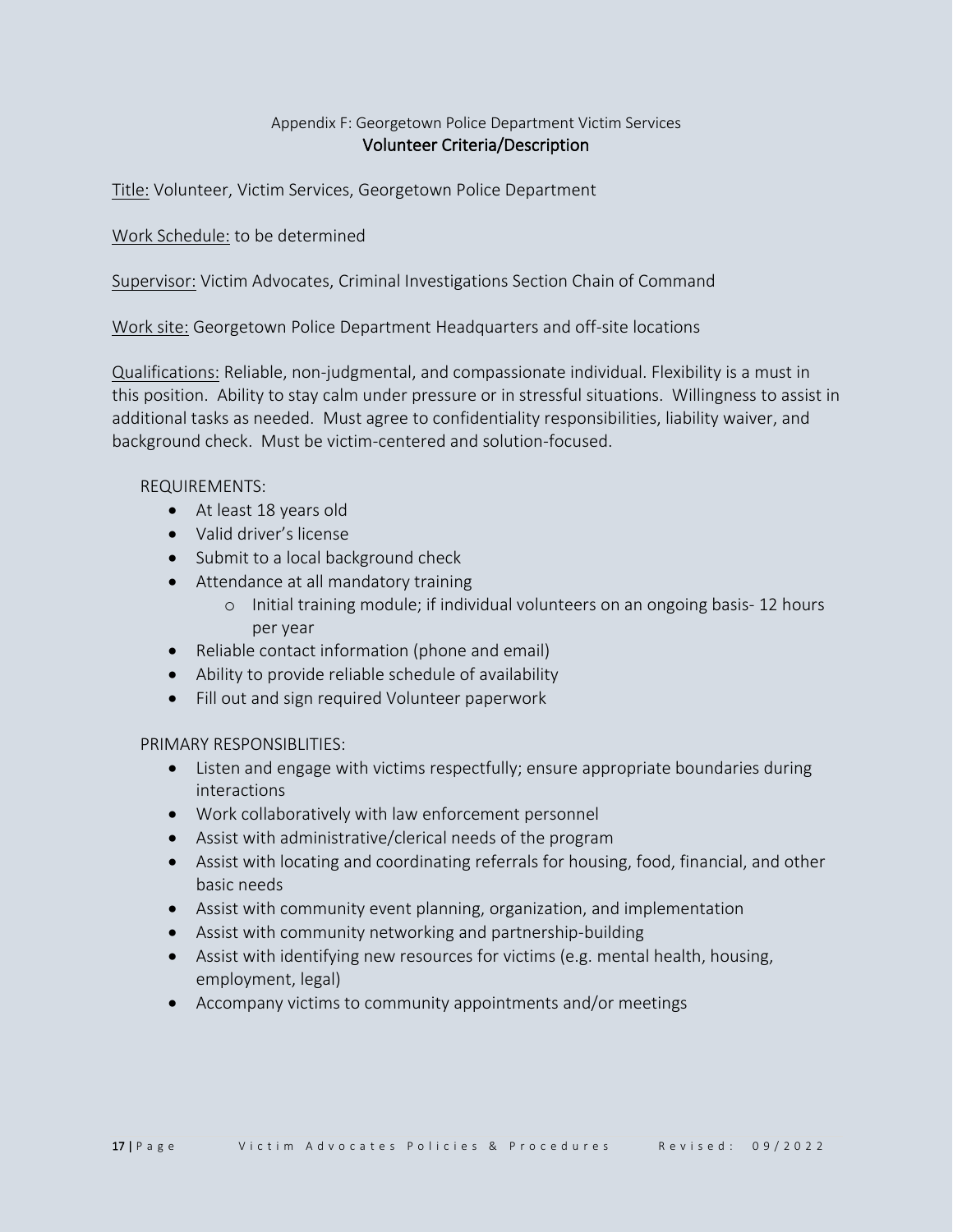#### Appendix G: Georgetown Police Department Victim Services Volunteer Application

Georgetown Police Department (GPD) encourages the participation of volunteers who support its mission to serve the community, particularly victims of violent crimes and members of underserved populations. If you are willing to be interviewed and follow GPD's volunteer guidelines, please complete this application. All information will be kept confidential and will help us match you to the most appropriate volunteer opportunity. Thank you for your interest in helping GPD and the community it serves.

| Name: Name and the contract of the contract of the contract of the contract of the contract of the contract of |  |                                                                                              |                                                   |  |
|----------------------------------------------------------------------------------------------------------------|--|----------------------------------------------------------------------------------------------|---------------------------------------------------|--|
|                                                                                                                |  |                                                                                              |                                                   |  |
|                                                                                                                |  |                                                                                              | State: _____________ Zip Code: __________________ |  |
|                                                                                                                |  |                                                                                              |                                                   |  |
| Talents, skills, or interests that will benefit our department:                                                |  |                                                                                              |                                                   |  |
|                                                                                                                |  |                                                                                              |                                                   |  |
|                                                                                                                |  | <b>Interests:</b> Please mark all volunteer areas that interest you: Administration/Clerical |                                                   |  |
|                                                                                                                |  |                                                                                              |                                                   |  |
|                                                                                                                |  |                                                                                              |                                                   |  |
|                                                                                                                |  | Days Available: Monday Tuesday Wednesday Thursday Friday Saturday                            |                                                   |  |
| Times Available:                                                                                               |  |                                                                                              |                                                   |  |
|                                                                                                                |  |                                                                                              |                                                   |  |
| <b>Physical Limitations:</b>                                                                                   |  |                                                                                              |                                                   |  |
| <b>Emergency Contact:</b>                                                                                      |  |                                                                                              |                                                   |  |

*As a volunteer for Victim Services at the Georgetown Police Department, I understand that I will be volunteering at my own risk. The department, employees, City of Georgetown and its employees, officials, agents and affiliates assume no responsibility or liability for any accident, injury, or health problem which may arise from volunteer work I perform.*

\_\_\_\_\_\_\_\_\_\_\_\_\_\_\_\_\_\_\_\_\_\_\_\_\_\_\_\_\_\_\_\_\_\_\_\_\_\_\_\_\_\_\_\_\_ \_\_\_\_\_\_\_\_\_\_\_\_\_\_\_\_\_\_\_\_\_\_\_\_\_\_\_\_\_\_\_\_\_\_\_\_\_\_\_\_

\_\_\_\_\_\_\_\_\_\_\_\_\_\_\_\_\_\_\_\_\_\_\_\_\_\_\_\_\_\_\_\_\_\_\_\_\_\_\_\_\_\_\_\_\_\_\_\_\_\_\_\_\_\_\_\_\_\_\_\_\_\_\_\_\_\_\_\_\_\_\_\_\_\_\_\_\_\_\_\_\_\_\_\_\_

Volunteer Signature and Date GPD Staff Signature Date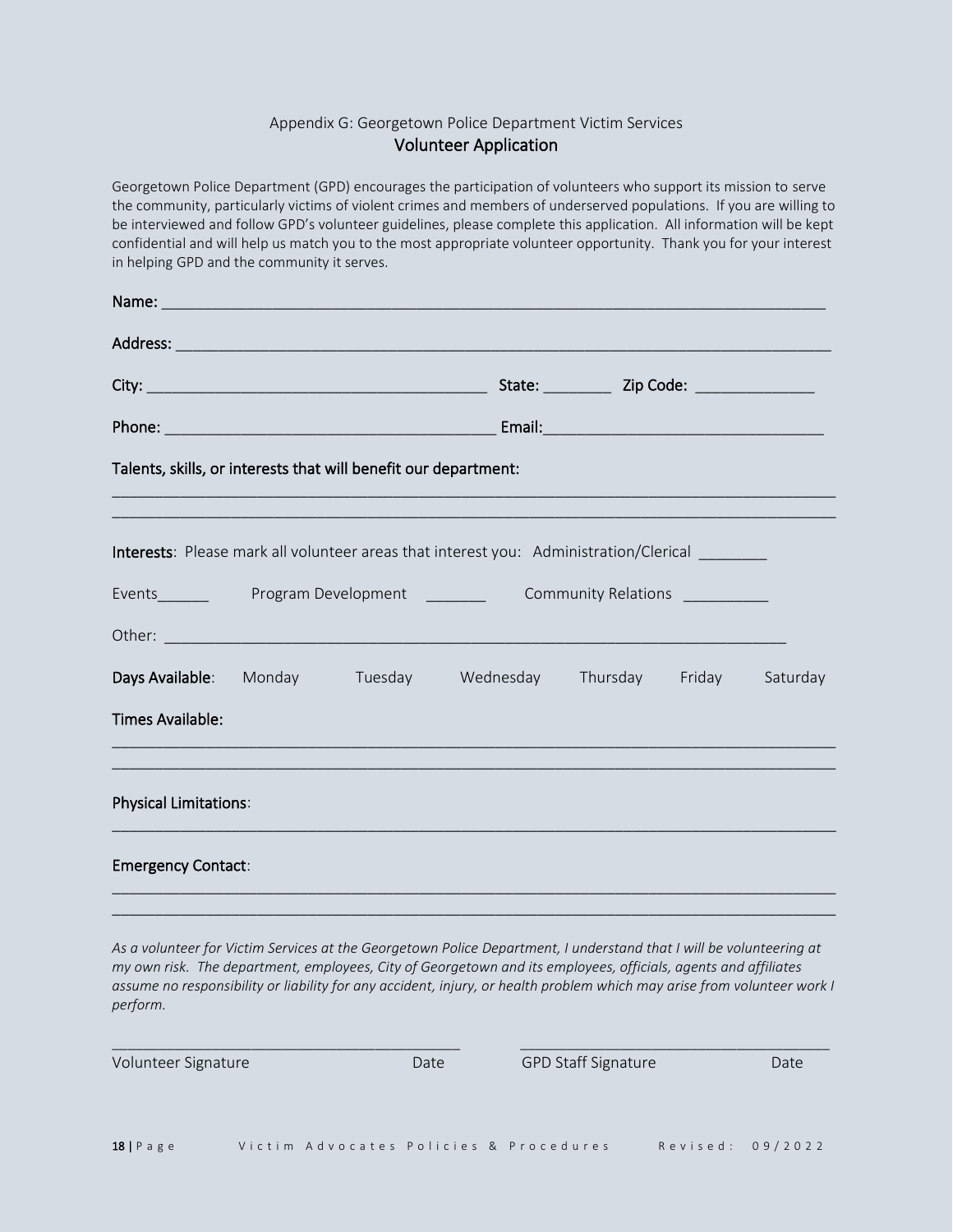#### Appendix H: Georgetown Police Department Victim Services Volunteer Confidentiality Agreement

This is to certify that I, the same of the state of the state of the state of the state of the state of the state of the state of the state of the state of the state of the state of the state of the state of the state of t Georgetown Police Department's Victim Services Department understand that any information (written, verbal or otherwise) obtained during the performance of my duties must remain confidential. This includes, but is not limited to, all information pertaining to program participants, families, other volunteers, law enforcement and civilian personnel, and/or other associated organizations.

I understand that any unauthorized release of any confidential information is considered a breach of the duty to maintain confidentiality and a possible breach of state or federal law. I further understand that any breach of the duty to maintain confidentiality may be grounds for immediate dismissal from my volunteer position.

I agree that if there is any exchange of contact information (phone numbers, email addresses, physical addresses, etc.) with a program participant, this will be done only with mutual agreement between the program participant and the volunteer.

I further agree that any scheduled contact with a program participant outside of the police department is a personal decision and will not be considered part of Victim Services programming.

| Signature of Volunteer: | Date: |
|-------------------------|-------|
| Signature of GPD Staff: | Date: |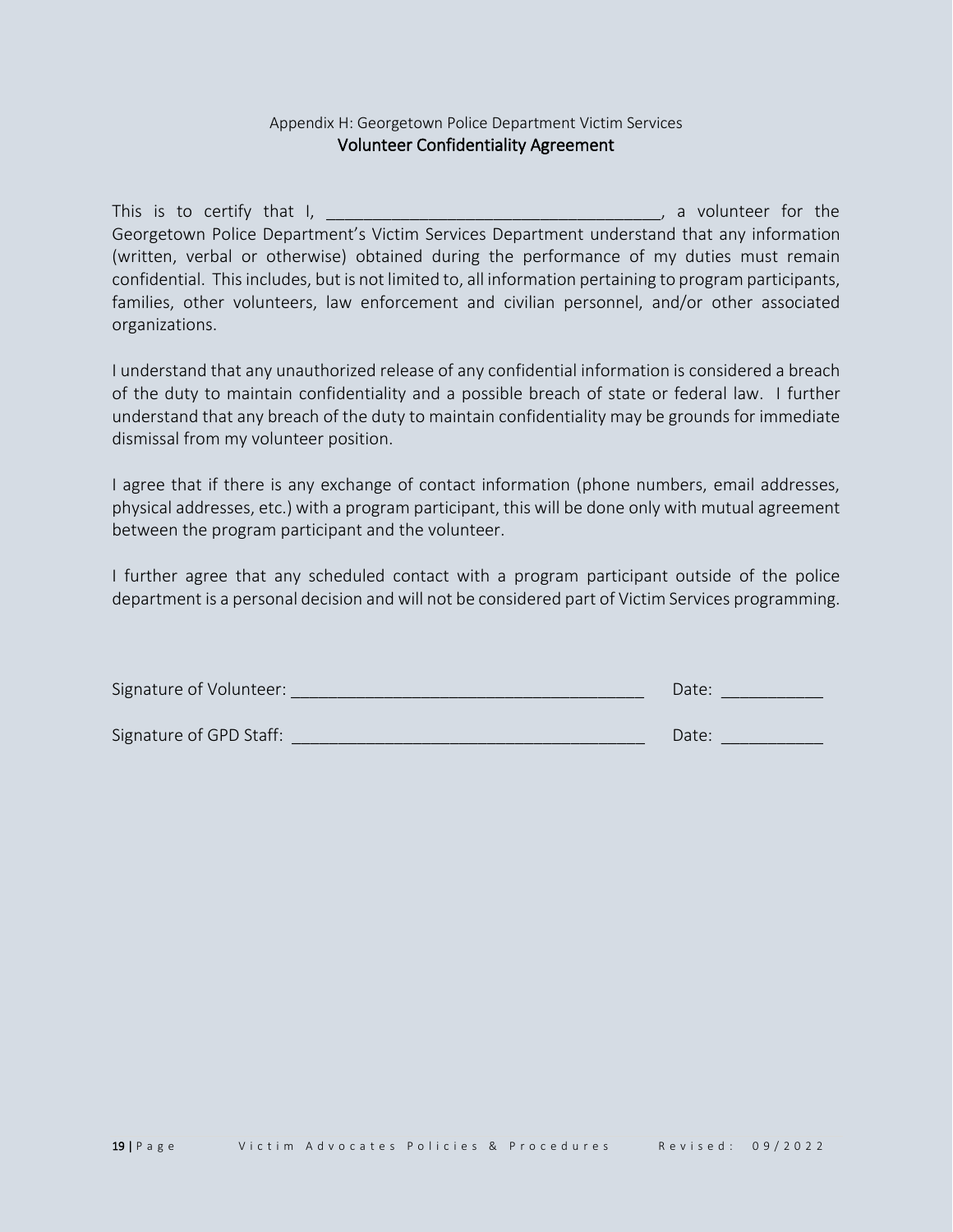#### Appendix I: Georgetown Police Department Victim Services Volunteer Liability Waiver

In consideration to serve as a Volunteer for the Georgetown Police Department's Victim Services Department, IQU and the set of the set of the set of the set of the set of the set of the set of the set of the set of the set of the set of the set of the set of the set of the set of the set of the set of the set of the responsibility for any property damage and/or bodily injury that I may sustain while participating in the program.

Further, I, for myself, my heirs, executors, administrators and assigns do hereby release, waive and discharge the City of Georgetown and all of its officers, directors, employees, agents and other volunteers of and from any and all claims.

Further, I expressly agree that this release and waiver Agreement is intended to be construed as broadly and inclusive as permitted by Kentucky and federal law and that if any portion thereof is held to be invalid, shall remain binding with the full force and effect of law.

I currently have no known mental or physical condition that would impair my capability to volunteer.

I have carefully read this release and waiver Agreement and I understand the content therein.

I sign this Agreement of my own, free will.

| Volunteer Signature:<br>Jdle. |
|-------------------------------|
|-------------------------------|

GPD Staff Signature: \_\_\_\_\_\_\_\_\_\_\_\_\_\_\_\_\_\_\_\_\_\_\_\_\_\_\_\_\_\_\_\_\_\_\_\_ Date: \_\_\_\_\_\_\_\_\_\_\_

Appendix J: Victims Services

20 | Page Victim Advocates Policies & Procedures Revised: 09/2022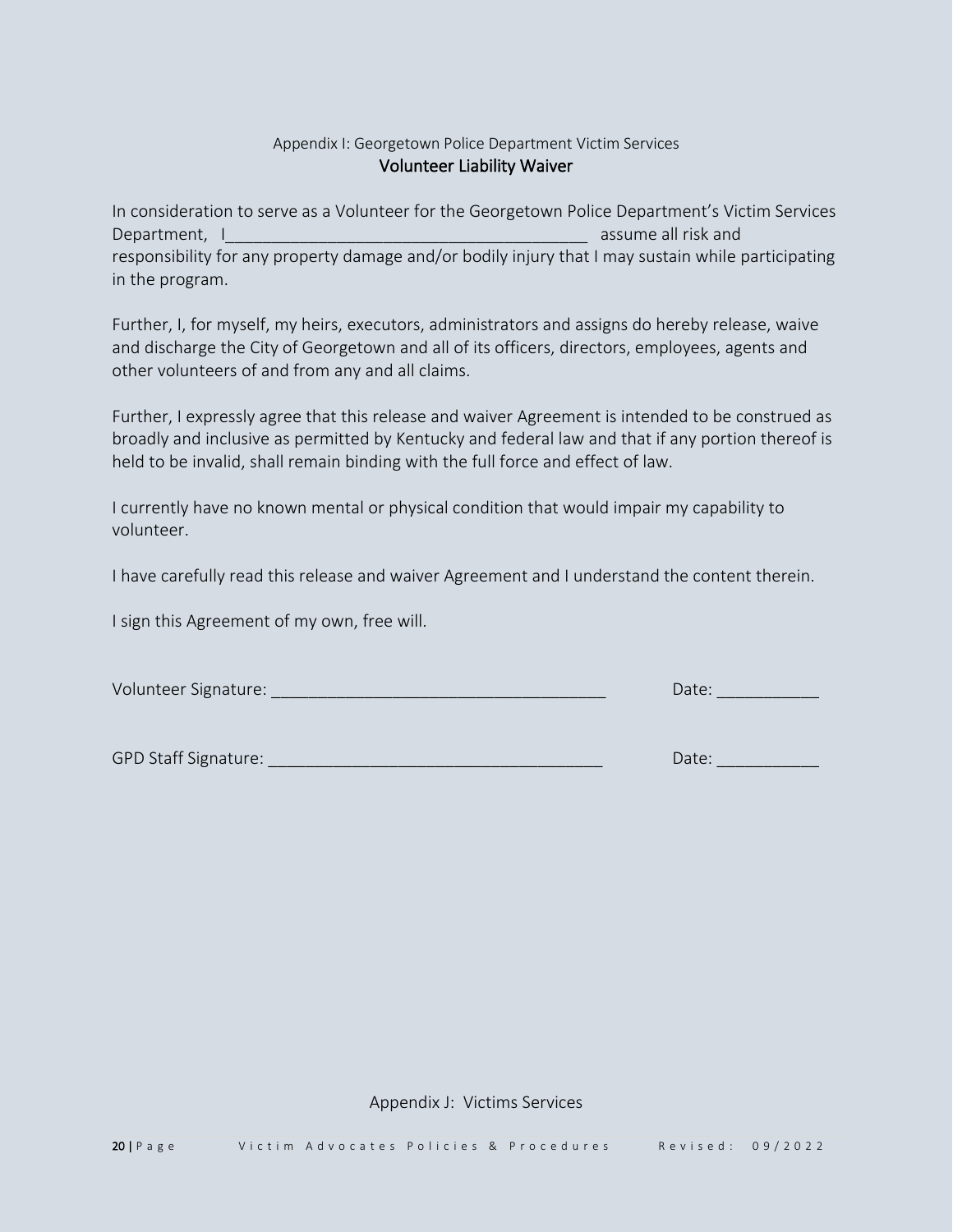#### Appendix J: Georgetown Police Department Victim Services Volunteer Rights and Responsibilities

No person shall on the grounds of race, color, religion, gender, national origin, age, familial status, sexual orientation, sexual identity, disability, political affiliation, or socio-economic status be discriminated against or denied the opportunity to volunteer at the Victim Services Department. This includes having reasonable accommodations made to eliminate any barrier facing a volunteer to ensure against discrimination. It is our intention to foster equal opportunity for anyone interested in volunteering.

I understand that I am responsible for consistently communicating on-going needs or concerns to the Advocates in the Victim Services Department. I will practice open communication and solution-focused problem-solving while volunteering. I understand that should a conflict arise that cannot be resolved directly with Victim Advocates, I have the right to ask for mediation from GPD law enforcement supervisors.

I agree to participate in an initial Volunteer training as well as follow up training should I volunteer with Victims Services on a long-term basis.

I understand that in my role as a Volunteer I will not be providing legal guidance or recommendations. I will not be taking on law enforcement responsibilities. My role will be to assist in the dissemination of information, education, support, and referral information.

 $\overline{\phantom{a}}$  , and the contribution of the contribution of the contribution of the contribution of  $\overline{\phantom{a}}$  , and  $\overline{\phantom{a}}$ 

\_\_\_\_\_\_\_\_\_\_\_\_\_\_\_\_\_\_\_\_\_\_\_\_\_\_\_\_\_\_\_\_\_\_\_\_\_\_\_\_\_\_\_\_\_ \_\_\_\_\_\_\_\_\_\_\_\_\_\_\_\_\_

| Victim Signature | Date |
|------------------|------|
|                  |      |

Staff Signature Date Date Communication of the Communication of the Date Date Date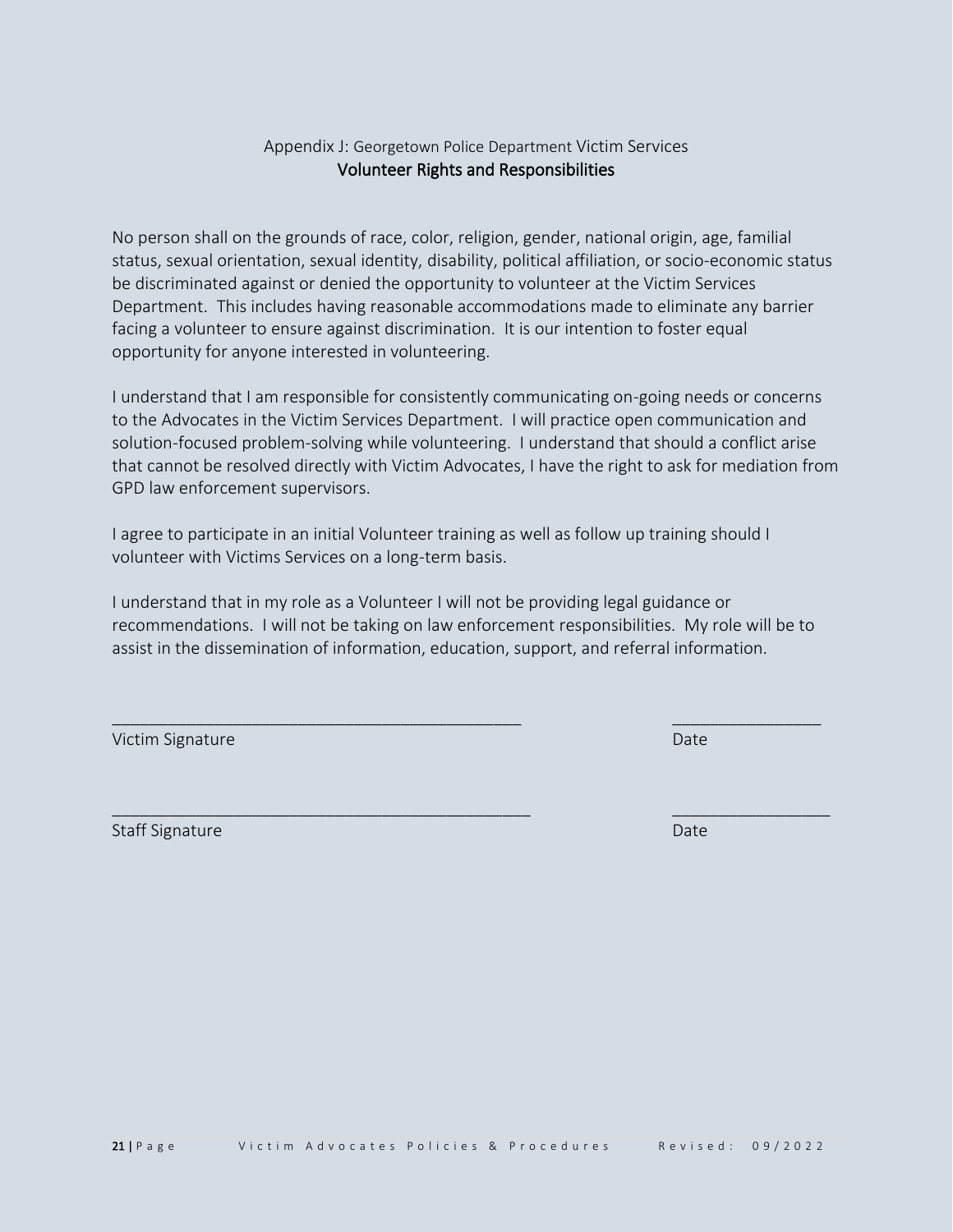# Appendix K: Georgetown Police Department Victim Services **Volunteer Training Form**

| <b>DATE</b> | <b>STAFF/VOLUNTEER SIGNATURE</b> | <b>TRAINER SIGNATURE</b> | <b>HOURS</b> | <b>TITLE OF TRAINING</b> |
|-------------|----------------------------------|--------------------------|--------------|--------------------------|
|             |                                  |                          |              |                          |
|             |                                  |                          |              |                          |
|             |                                  |                          |              |                          |
|             |                                  |                          |              |                          |
|             |                                  |                          |              |                          |
|             |                                  |                          |              |                          |
|             |                                  |                          |              |                          |
|             |                                  |                          |              |                          |
|             |                                  |                          |              |                          |
|             |                                  |                          |              |                          |
|             |                                  |                          |              |                          |
|             |                                  |                          |              |                          |
|             |                                  |                          |              |                          |
|             |                                  |                          |              |                          |
|             |                                  |                          |              |                          |
|             |                                  |                          |              |                          |
|             |                                  |                          |              |                          |
|             |                                  |                          |              |                          |
|             |                                  |                          |              |                          |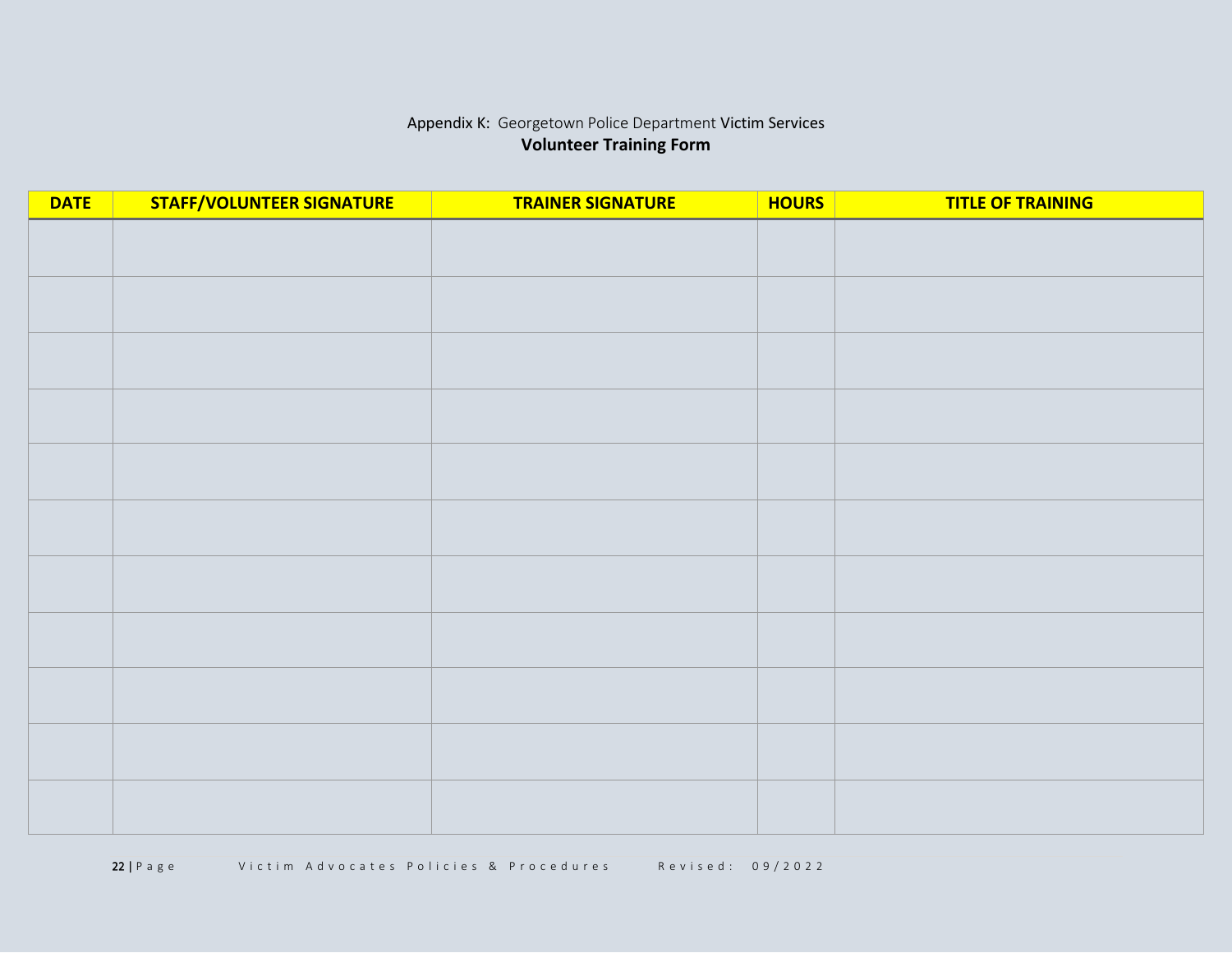# Appendix L: Georgetown Police Department Victim Services **Volunteer Time Sheet**

| <b>DATE</b> | <b>VOLUNTEER SIGNATURE</b> | PD/VOCA SIGNATURE | TIMES/HRS. | <b>TASKS</b> |
|-------------|----------------------------|-------------------|------------|--------------|
|             |                            |                   |            |              |
|             |                            |                   |            |              |
|             |                            |                   |            |              |
|             |                            |                   |            |              |
|             |                            |                   |            |              |
|             |                            |                   |            |              |
|             |                            |                   |            |              |
|             |                            |                   |            |              |
|             |                            |                   |            |              |
|             |                            |                   |            |              |
|             |                            |                   |            |              |
|             |                            |                   |            |              |
|             |                            |                   |            |              |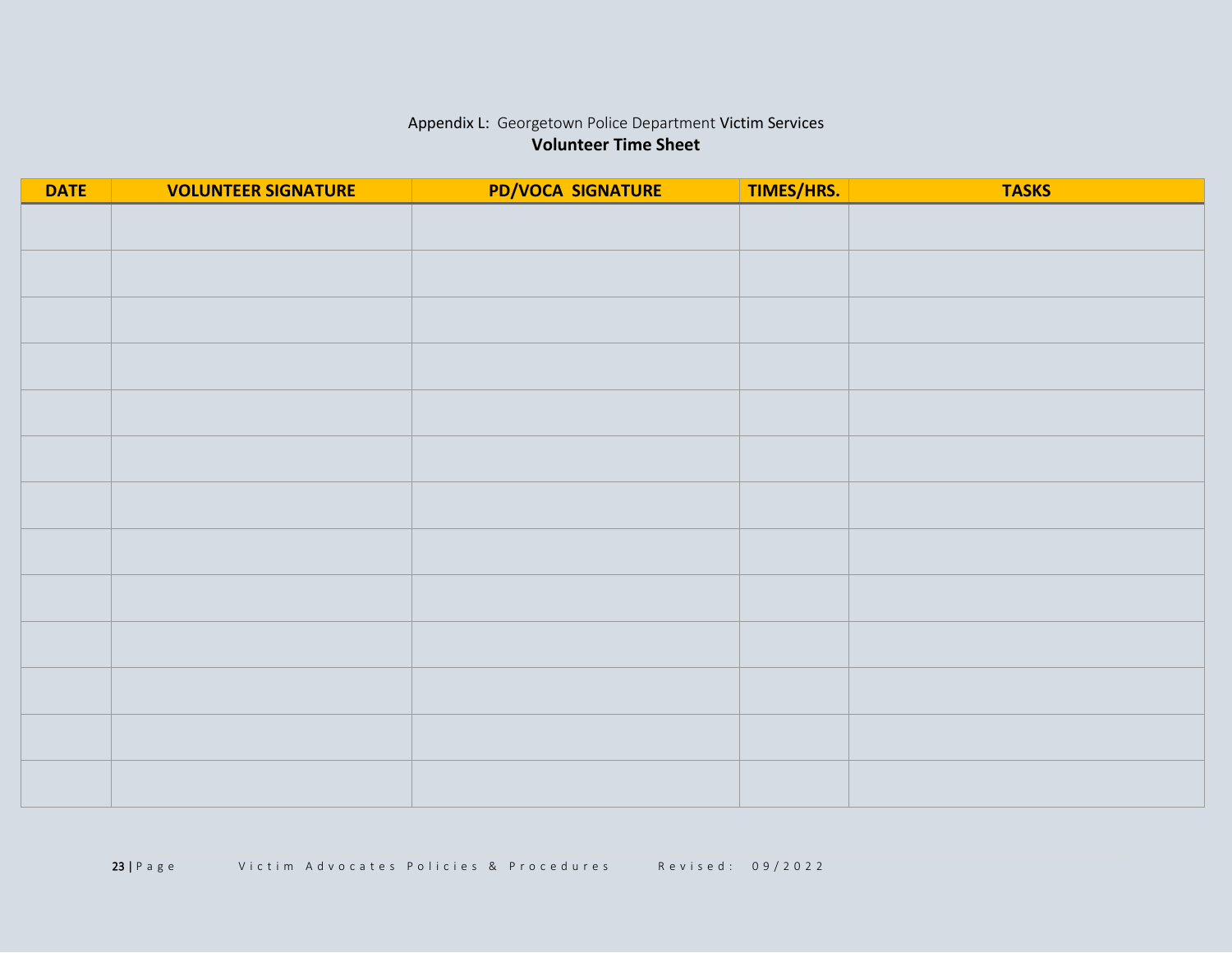#### Appendix M: Georgetown Police Department Victim Services Distracted Driving Policy

Victim Advocates and Volunteers within the Victim Services Department at the Georgetown Police Department (GPD) may not use a hand-held cell phone while operating a vehicle. This applies when the vehicle is in motion or stopped at a traffic light. It is explicitly prohibited to read or respond to emails, instant messages, tweets and text messages. Advocates are expected to drive in accordance with all state and federal laws.

This policy applies when an Advocate or Volunteer is operating any vehicle while performing Victim Services business.

If an Advocate or Volunteer needs to use their phones, they must pull over safely to the side of the road or another safe location unless in an immediate emergency.

Failure to comply with this policy will result in corrective action plans. Criminal Investigations Section Chain of Command will monitor plans to ensure all Volunteers and Advocates follow this policy.

I acknowledge that I have received a written copy of the Distracted Driving Policy, that I fully understand the terms of this policy, that I agree to abide by these terms, and that I am willing to accept the consequences of failing to follow the policy.

\_\_\_\_\_\_\_\_\_\_\_\_\_\_\_\_\_\_\_\_\_\_\_\_\_\_\_\_\_\_\_\_\_\_\_\_\_\_\_\_\_ \_\_\_\_\_\_\_\_\_\_\_\_\_\_\_\_\_

Victim Advocate or Volunteer Signature Date Date

Georgetown Police Department Staff Date Date Date

\_\_\_\_\_\_\_\_\_\_\_\_\_\_\_\_\_\_\_\_\_\_\_\_\_\_\_\_\_\_\_\_\_\_\_\_\_\_\_\_\_ \_\_\_\_\_\_\_\_\_\_\_\_\_\_\_\_\_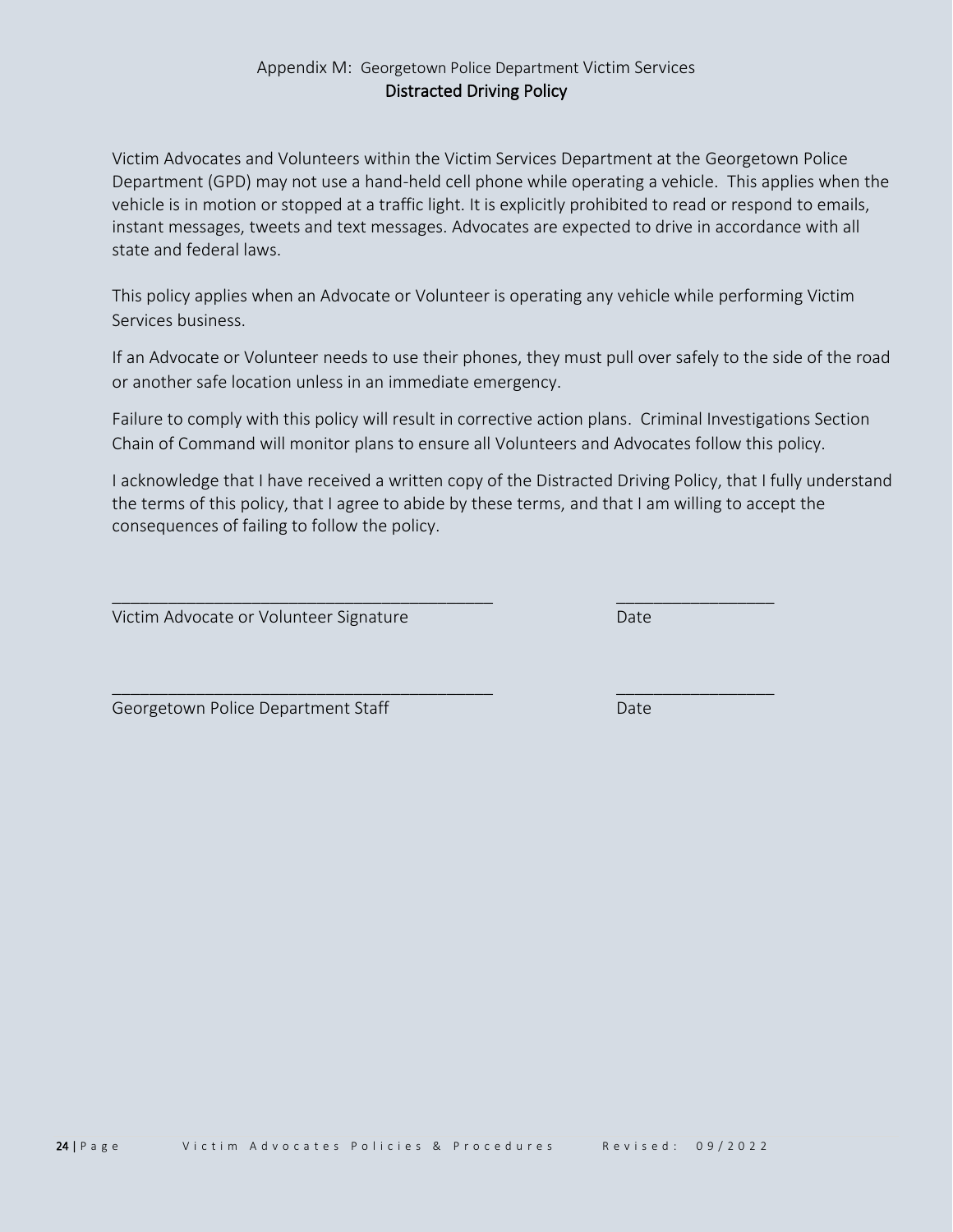# Appendix N: Voiance How to Access Video Interpreters Using a Phone or Tablet